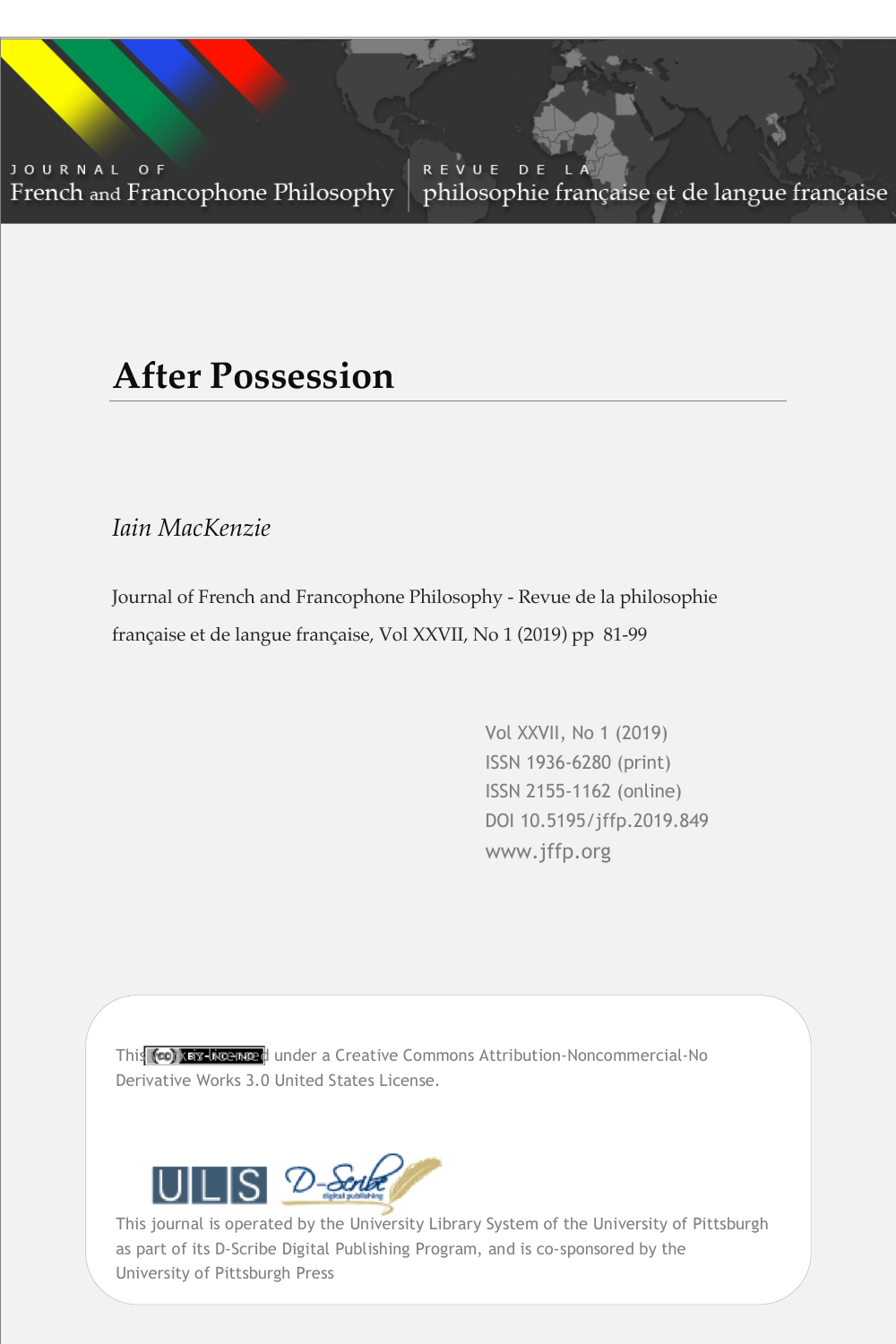## **After Possession**

*Iain MacKenzie* University of Kent

The following questions may have an air of both familiarity and unfamiliarity for those who work within the tradition of modern European philosophy: 1) What if pots, pans, pliers and setsquares fell from the skies? 2) What if we have property in our own person? 3) What if people were simple enough to believe the first person who put a spade into the ground and said "this is mine"? 4) What if we are not in full possession of ourselves? 5) What if there is nothing, not a single thing, that is in possession of itself? These five questions trace a trajectory within the last five hundred years of modern European philosophy guided by a desire to understand - and also to halt - the steady encroachment of things. As we shall see, it is a trajectory that begins and ends in *un*certainty. However, for most of the five hundred years it has been weaving its way through the Western canon of modern European thought those that defined this trajectory were guided by one deeply held certainty: if we don't possess ourselves, then the world of things will come to possess us. Indeed, it is not too much of an exaggeration to say that one of the key problems that defines the "modern" in modern European thought is the problem of possession.

This is not a new thought; it first appears in the work of C.B. Macpherson and in particular his interpretation of early modern English political thought, *The Political Theory of Possessive Individualism: Hobbes to Locke*. <sup>1</sup> Hobbes, Harrington, Locke; all were driven by a shared belief in the self-possession of the individual person, a belief that both gave rise to deeply radical forms of liberalism that unhooked patriarchy and slavery from their allegedly naturalist bases and that also wove the idea of private property into the very fabric of the person, engendering and legitimating massive inequalities ever since. As Joseph Carens neatly summarises Macpherson's position: "The possessive individualist version of democracy denies and conceals the oppression and class domination inherent in a society based upon private – and unequal – property. $v^2$  But Macpherson's analyses and diagnoses only captured part of a bigger picture. Historically, they did not reach back into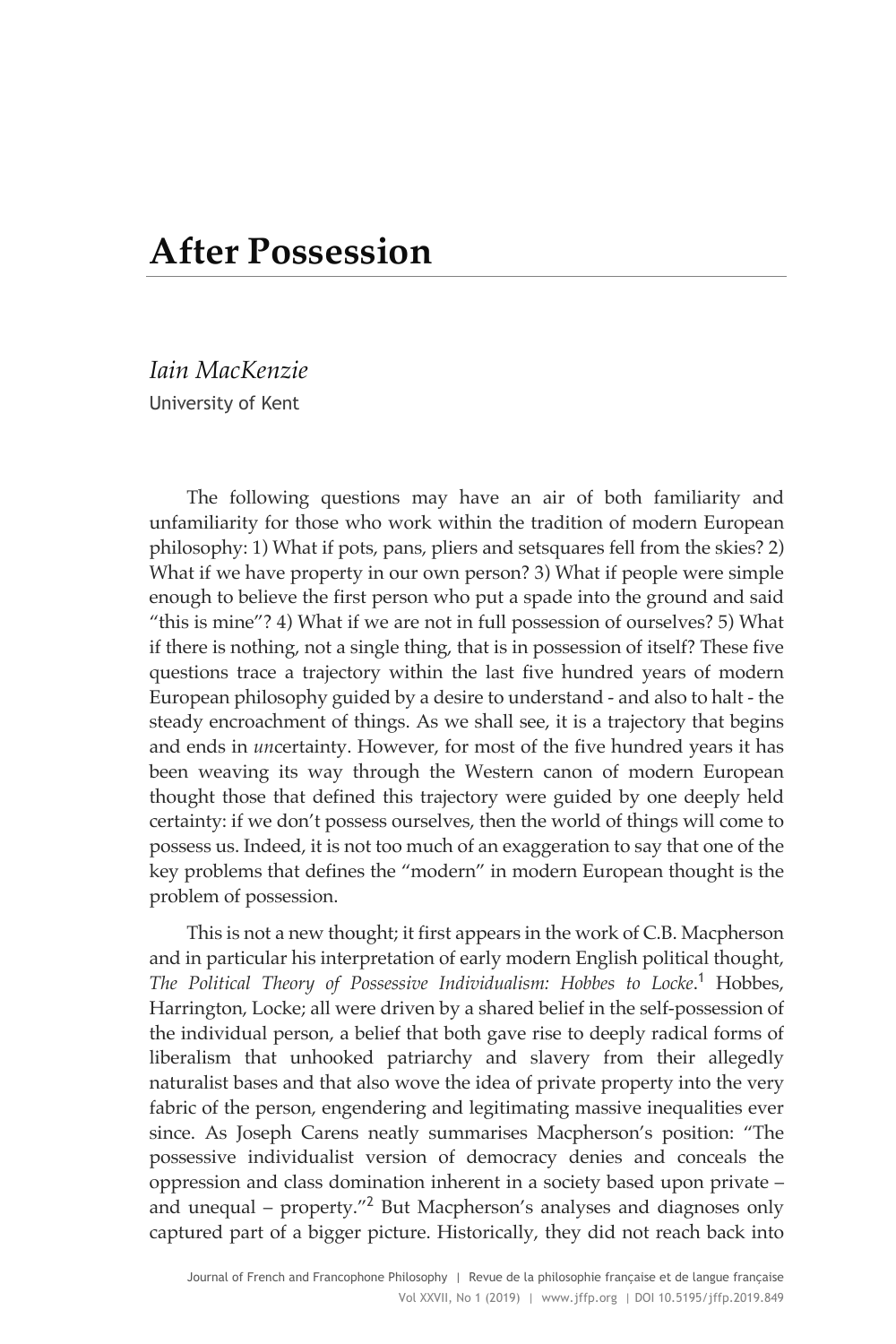Renaissance concerns with "the vanities" that shaped so many of the key themes of modernity but nor did they connect forward, so to speak, to the problem of possession that guided the philosophers of suspicion; Nietzsche, Marx and Freud.<sup>3</sup> One of the consequences of this latter omission is that Macpherson did little to interrogate the grounds of his own position, such that he didn't reflect deeply enough upon the idea that his own socialist critique of liberalism was thoroughly reliant upon the same notions of self-possession and possessiveness that were the target of his critique.<sup>4</sup> But is it possible to find a way of framing the problem of possession without falling back into partial and un-reflexive gestures? Moreover, if we can find a better way of framing this problem then the stakes are high: we can rethink the "modern" in modern European thought and, in doing so, we may, perhaps, find our way out of "the culture of possession" that sustains the "cultures of consumption" that shape our contemporary lives.<sup>5</sup> A broader and deeper analysis of the problem may mean that there is a chance to think and to live *after possession*.

A seemingly unlikely text to turn to in this regard is Tristan Garcia's *Form and Object: A Treatise on Things*. <sup>6</sup> It is unlikely because the text has been presented, to Anglophone readers at least, as a work of systematic philosophy that is a part of the contemporary turn away from the parochial concerns of modern critical theory.<sup>7</sup> Nonetheless, in the following discussion, I shall explicate and defend four claims that bring it back into contact with this critical tradition: 1) that Garcia's *Form and Object* can be read, profitably, within this tradition of reflection upon the nature of possessions, selfpossession and possessiveness; 2) that to read the book in this way is to see Garcia as the French heir to McPherson although it will be argued that what this amounts to is that while McPherson was the anti-Locke, so to speak, Garcia is the anti-Rousseau; 3) that this framing has significant consequences for our reception of *Form and Object* in that it can be understood as a book that not only marks a moment in debates surrounding speculative realism and object oriented ontology but that it also, and primarily, marks an important moment in debates about the encroachment of things and the culture of possession that, in part, defines modernity; 4) that there is a novel ontological position within *Form and Object*, one that is neither relational nor individualist, that presents a challenging account of "the chance and the price" of living after possession and how to overcome the deleterious effects of contemporary consumer societies.

In order to make sense of these claims, I will sketch out the trajectory of thought oriented by the problem of possession within which, as will be argued, we can locate Garcia's book. I will then demarcate what I take to be the central problem addressed by Garcia - under the conceptual banner of "the compact" or the "principle of compactness" - and consider how his analyses decisively reorient the problem of possession through his controversial yet perceptive discussion of the nature of things and objects. What is at stake, I will argue, is whether or not we can conceive of a critique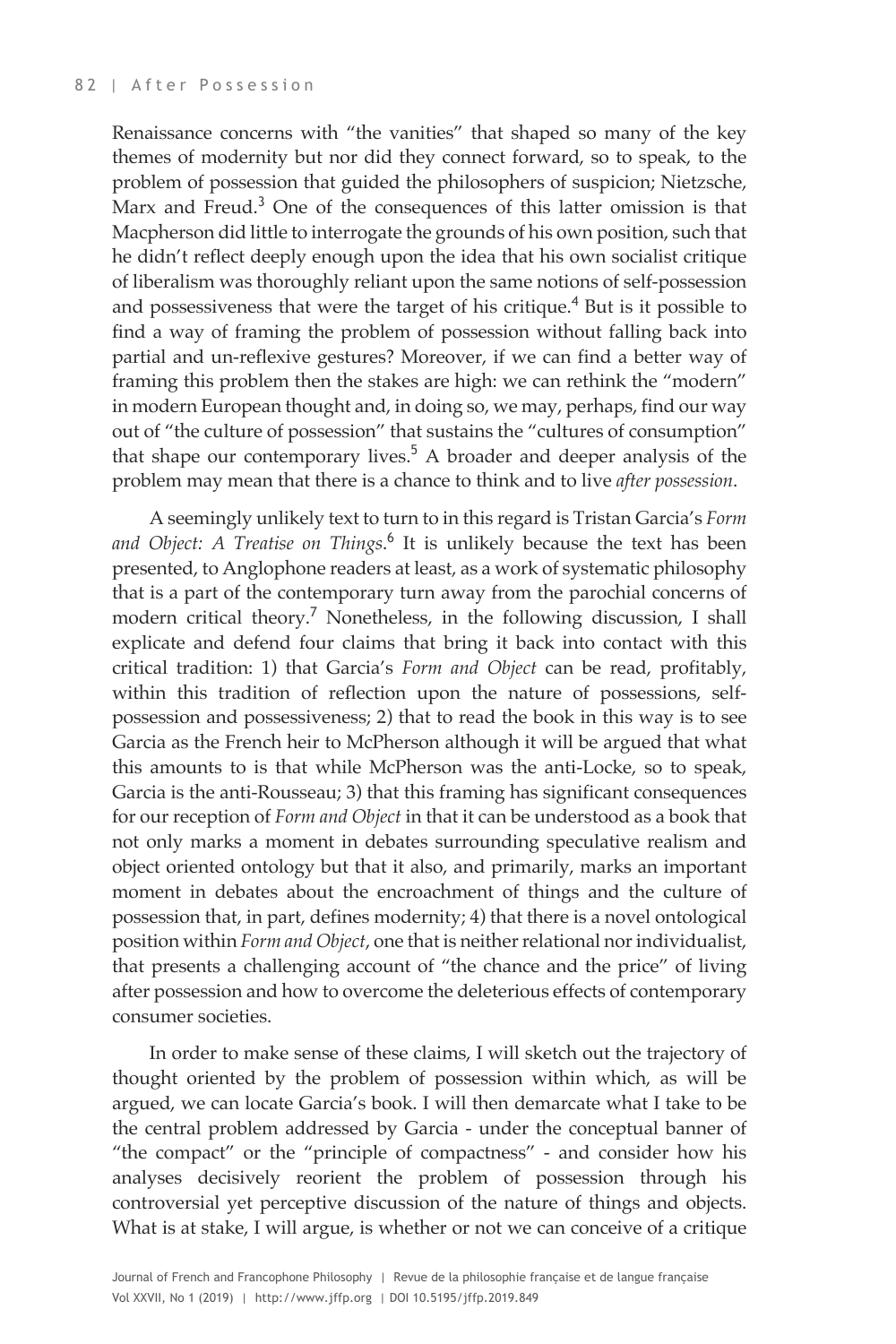of possessiveness that does not rely upon either a relational or an individualistic ontology. In the end, it will be concluded that Garcia's own cautious, uncertain approach offers a compelling vision of both the price we may pay by giving up on self-ownership and the chance that may be afforded us if we have the courage to think after possession.

#### **The Problem of Possession: The First Four Questions**

In his *Garcian Meditations*, Jon Cogburn introduces Garcia's particular brand of realism by way of a "Whig history" that enables us to situate it within "dialectical space" in order to get a "sense of what is at stake."<sup>8</sup> It is a similar gesture that orients this discussion, even though the dialectical space is construed differently. Where Cogburn begins his Whig history with Plato's myth of the cave in order to demarcate philosophy's perennial concern with the competing claims of realism and idealism so as to situate Garcia's text as an important contribution to this debate, I shall draw a more local or limited historical frame, that of the modern concern with the rise of things and their seeming capacity to dominate human life. In doing so, I do not disagree with Cogburn's framing of Garcia's contribution; indeed, much of what I will draw upon in the following discussion is deeply indebted to his insightful reading of Garcia's contribution as a metaphysician. However, as will become apparent as this discussion unfolds, framing Garcia's project as a contribution to modern European thought does allow us to focus on elements of his work that Cogburn's presentation does not foreground. Namely, we can profitably read Garcia's *Form and Object* as concerned with the problem of possession that has run through modern European thought and therefore consider it as a (perhaps surprising) book of critical theory, without diminishing its ostensible metaphysical project (so ably interrogated by Cogburn). This framing, a more critically oriented Whig history, can be given by considering the dialectical trajectory contained within the first four questions set out above.

Question 1: What if pots, pans, pliers and setsquares fell from the skies? And more: bellows, rakes, stools, ladders, bagpipes and many unidentified objects. This question is inspired by Leonardo da Vinci's work, *A Cloudburst of Material Possessions*, drawn circa 1510-13.<sup>9</sup> This image is a startling demonstration of the Renaissance concern with the rapidly expanding world of things, tools, objects, possessions. But it is not clear what is at stake. Some years before this sketch, Savoranola had decisively come down on the side of the modest man in his "bonfire of the vanities": an unambiguous defence of the necessary relationship of modesty to Godliness.<sup>10</sup> In his sketch, da Vinci is much less certain about what it is that is happening in the world of things, what it is doing to us, and what we may do in return. The objects are typically tools, functional objects, not Savoranola's "luxuries"; the objects are falling from the sky to earth rather than being burned on the earth to return them to the sky; there are no people crushed by this cloudburst; the whole thing seems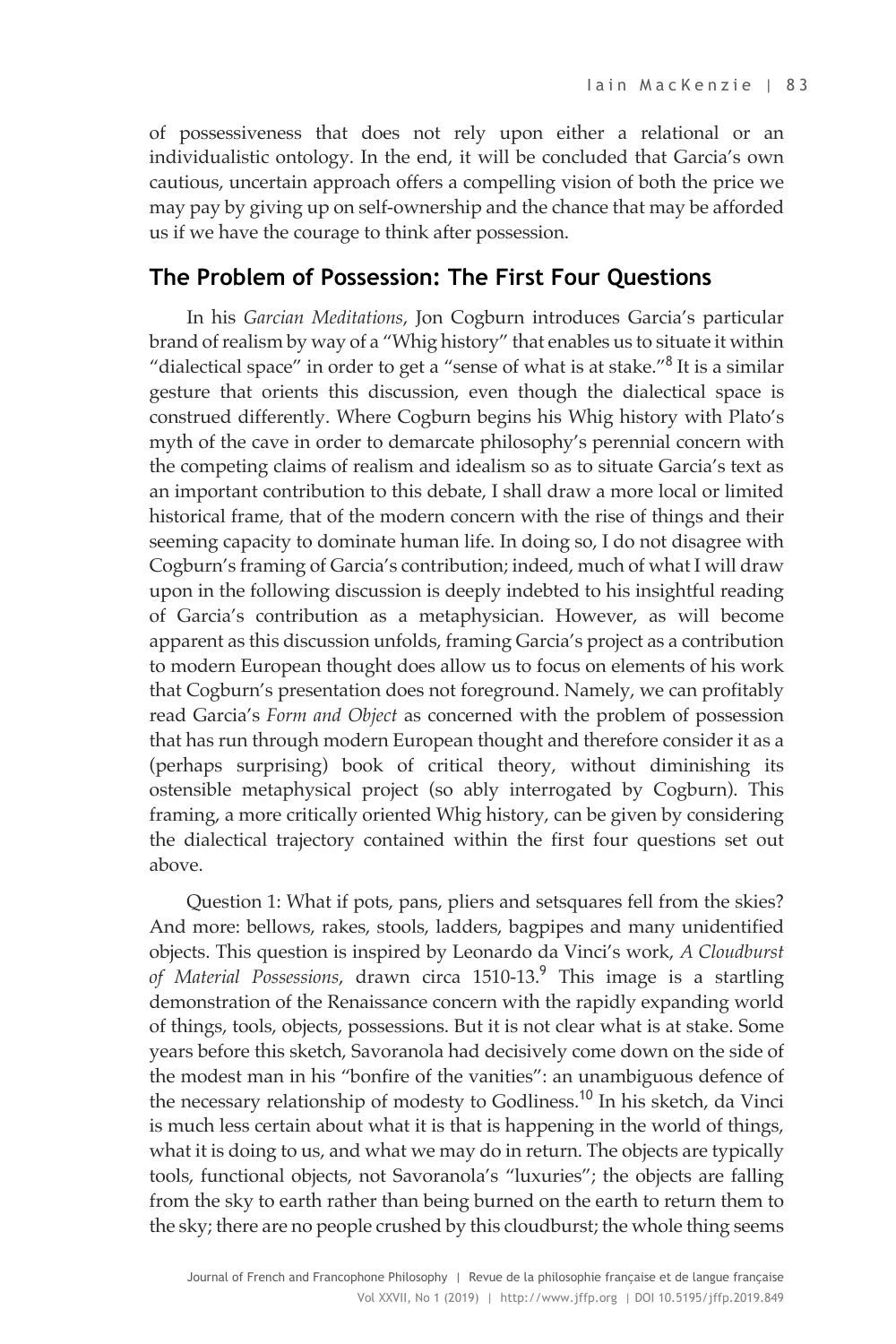to suggest an orderliness that speaks of the clash of naturalism and mechanism rather than earthliness and Godliness; it is an impersonal invasion of the functional object and thus unclear what the human response to it could possibly be; no bonfire of these tools, it seems, would ever halt the downpour. Da Vinci's subtlety is his uncertainty; this drawing catches a glimpse of the emergent world of modern capitalist economies, where our relationship to the functional objects that have made us able to build both palaces and hovels will no longer make sense, where they are no longer simply objects "for us" but objects that will simply rain down upon us.

Question 2: But what if we already have property in our own person? This Lockean question continues the errant line of this Whig history by virtue of providing the first properly philosophical response to da Vinci's cloudburst of material possessions.<sup>11</sup> By the time of his *Second Treatise on Government*, Locke's 17<sup>th</sup> Century Europe was beginning to feel the political shock waves of the rise of possessions: a whole class of people who felt that their possessions were theirs alone, inalienably, and not the property of the Monarch. But the new political language of consent was not enough to secure these possessions; another route had to be found.<sup>12</sup> In one of the most dramatic twists of modern political theory, Locke declared that we already have property in our own person, that we therefore own what we do with our person, our labour, and that whatever we mix our labour with is rightfully ours. The cloudburst of material possessions could be harvested, channelled and turned into ever more possessions; simply pick up whatever nature has bequeathed and by virtue of having mixed your labour with it, it is your private property, by right, inalienably. The uncertainty of da Vinci's sketch is replaced, therefore, with Locke's certainty in our own self-possession and certainty therefore in our ability to reap the rewards of the cloudburst, at least for those emergent bourgeois that were hard working enough and endowed of the right spirit.

Question 3: What if people were simple enough to believe the first person who put a spade into the ground and said "this is mine"? It was already clear – for Savonarola but also for some of Locke's contemporaries, the puritans, for example – that legitimating the rampant accumulation of material possessions could have disastrous effects on social harmony. Yet, if burning the possessions was not the answer, and if simply denying oneself these possessions in the name of purity was not going to stop others from their accumulation, then how could the negative effects of possessiveness be overcome? It was Rousseau, in his "Discourse On the Origins and Foundations of Inequality Among Mankind," who diagnosed the problem of possessiveness and its resolution in genuinely social terms.<sup>13</sup> The problem arose when the noble savages were simple enough to allow one of their kind to say "this is mine" and so the problem had to be addressed by a properly general act of will that would bring people back together in a conscious harmony of ends, one in which the institution of private property was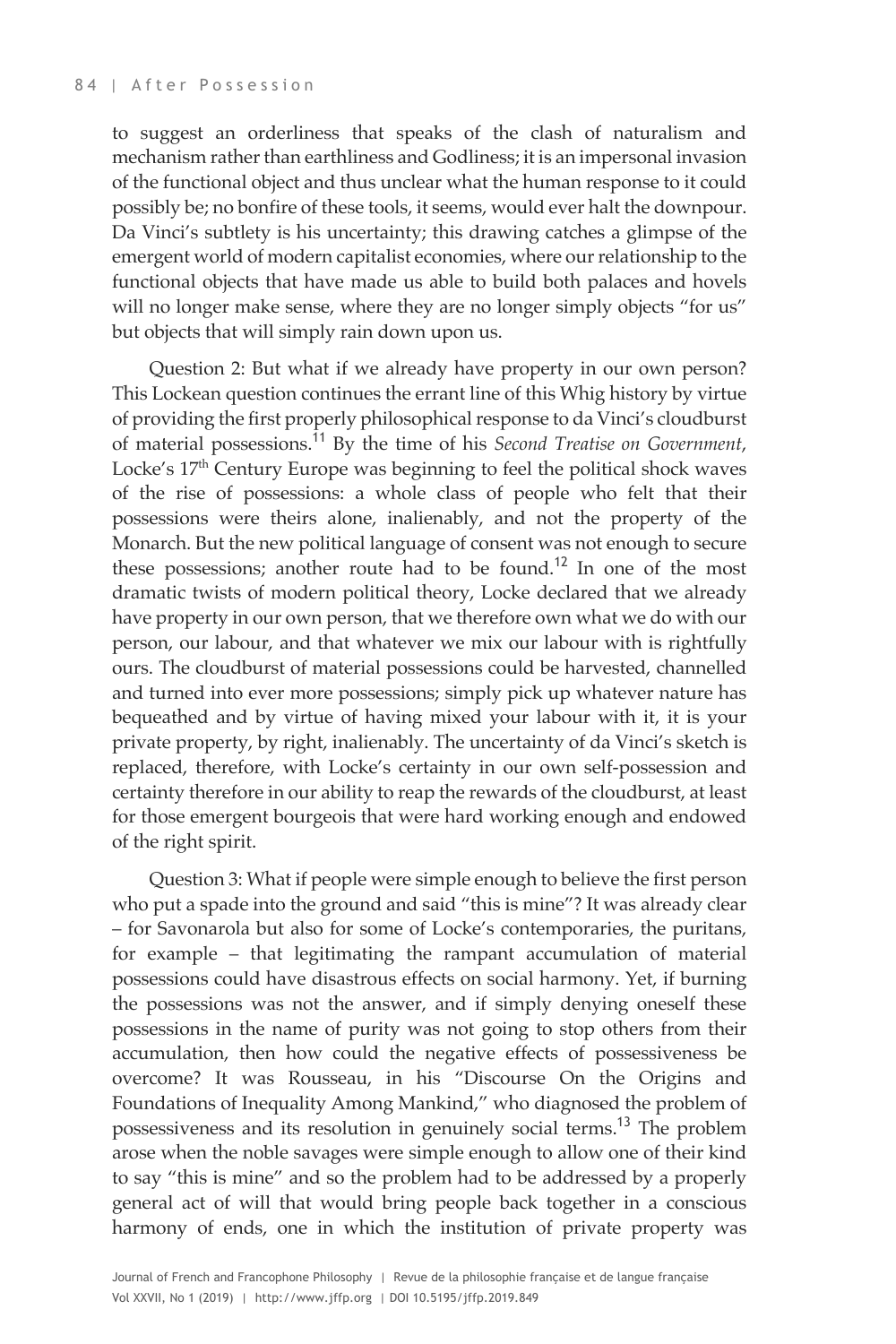thoroughly subordinate to those ends. By agreeing with each that we will do what is best for all rather than simply for those that possess property we will create a new political body in which each member is indivisible from the whole; a true social *compact*. <sup>14</sup> This compact he defines as the total alienation of individual rights to the whole community; only then will the division and inequality brought about by the cloudburst of material possessions be held in check, not by the self-possession of the industrious bourgeois but by the total possession of all within the compact forged through the general will.

It seemed that these two forms of self-possession were the only way to respond to the cloudburst of material possessions: the self-possession of the individual and the self-possession of the community (and in many respects these two options still define our available responses to "cultures of consumerism"). Of course, both are responses "on the side of the subject," so to speak. Whatever else divided Locke and Rousseau, they agreed that the world of things, of possessions, required a completely self-possessed subject (individual or community) in order to control rather than be controlled by possessions.

Question 4: But what if we humans are not in full possession of ourselves? This was the question raised by the three great Victorian "masters of suspicion," to use Paul Ricoeur's phrase: Marx, Nietzsche, and Freud (and of course we could add the fourth, Darwin, though his project was less guided by "suspicion").<sup>15</sup> Each of these thinkers gave us reason to be suspicious of complete self-possession – either individual or collective. Perhaps the development of modes of production was out of our conscious control; perhaps we were driven by slavish resentments that we never realised; perhaps our desires never let us possess ourselves completely? This was the right line of inquiry, a line that pushed at the limits of our certainty about selfpossession in the search for a world after possession. And yet, each of these thinkers failed to step over the limits that they nonetheless recognized as constitutive of our deeply problematic relationship with possessions, because they each remained wedded, in the end, to the promise of a subjective resolution to come.

#### **The Problem of Possession: The Fifth Question**

One reason we know that the masters of suspicion never crossed this limit is that we now understand at least one of the questions to ask when it is truly crossed: what if nothing, not a single thing, is in possession of itself? This question is at the heart of *Form and Object*; to which I shall now turn.

Garcia begins *Form and Object* with a cautious statement: "Our time is perhaps the time of an epidemic of things."<sup>16</sup> It is a time that reaches back to da Vinci's and it is a time he, da Vinci, might recognize. According to Garcia, there is "a kind of 'thingly' contamination of the present" and a "desubstantialisation" of things.<sup>17</sup> But it also a time that Locke would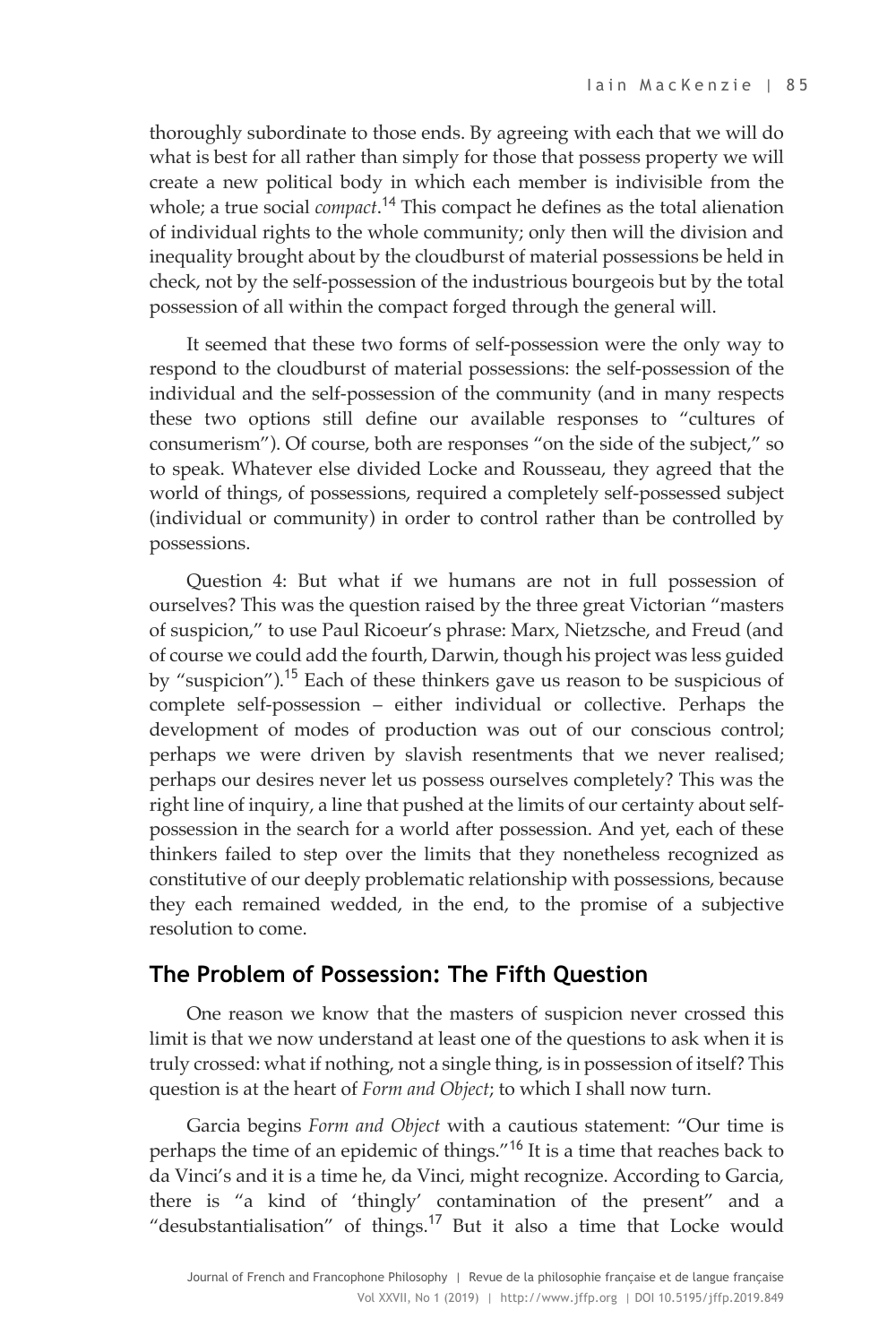acknowledge, a time of the "industrialisation of production," and even Rousseau could embrace Garcia's opening appeal to the fact that this contamination is hard to comprehend "without suffering from it."<sup>18</sup> And most assuredly, the masters of suspicion would dwell on Garcia's insistence that resisting this epidemic with all the usual means ready to hand is pointless, "a waste of time and effort."<sup>19</sup>

And yet, even from the opening lines there is an air of difference about Garcia's ruminations, something that speaks to the problem of possession but that does so in an original way. On the one hand, he speaks of an *epidemic* – things have some capacity to get inside of us and infect us like a virus, which immediately forces the uneasy thought that whatever we think is the difference between us and things it is not as clear cut as we typically presume. Just as the biologist can venture an organic continuity between humans and our viral co-existents, so Garcia seeks to establish a continuum between humans and things such that he proposes "a new model of the division of things – of things around us, of things in us, and of us among things."<sup>20</sup> On the other hand, the epidemic is "an epidemic of *things,"* those abstracted metaphysical entities that we know, for many, are the most basic entities of all. How can such seemingly metaphysical and abstract entities infect us at all, and to such epidemic proportions that it defines our time? For Garcia, one of the key reasons for this is that we are not only things that think, but our thinking is itself a thing: "we must understand that by initially thinking about things we are not prevented from conceiving of our thought, language and knowledge as things equal to things thought, said and known."<sup>21</sup> Garcia's opening framing of his project in *Form and Object*, therefore, already stakes out new ground for thinking about this epidemic, the ground being a maximally flat ontology of things.

The idea of a flat ontology – an ontological scheme in which there is no formal hierarchy between entities, which therefore attributes "an equal ontological dignity to each individuated thing"<sup>22</sup> – has become commonplace in many of the recent discussions around new materialism, speculative realism and object oriented ontologies.<sup>23</sup> Although Harman notes that "this sort of 'flat ontology' has been familiar since the time of Alexius Meinong,"<sup>24</sup> Garcia credits Manuel DeLanda's "rereading of Gilles Deleuze's philosophy" with the "idea of a 'flat ontology'."<sup>25</sup> But where Meinong and Deleuze (and DeLanda) have faltered, Garcia seeks to tread confidently towards the "central claim" that "no classical determination – including the property of being non-contradictory, of being individuated, or of having identity or unity – is contained in our concept of the most unrestricted, emptiest thing and in the most formal possibility of a 'thing'."<sup>26</sup> He goes on: "we consider as inessential all that may characterise a thing until we have properly identified what defines it as a thing, and not as a *consistent* thing, *individual* thing, or *one* thing. We thus aim...at the being of *de-determined* things."<sup>27</sup> The sheer reach of this claim is evident if we recall that Garcia's "things" not only include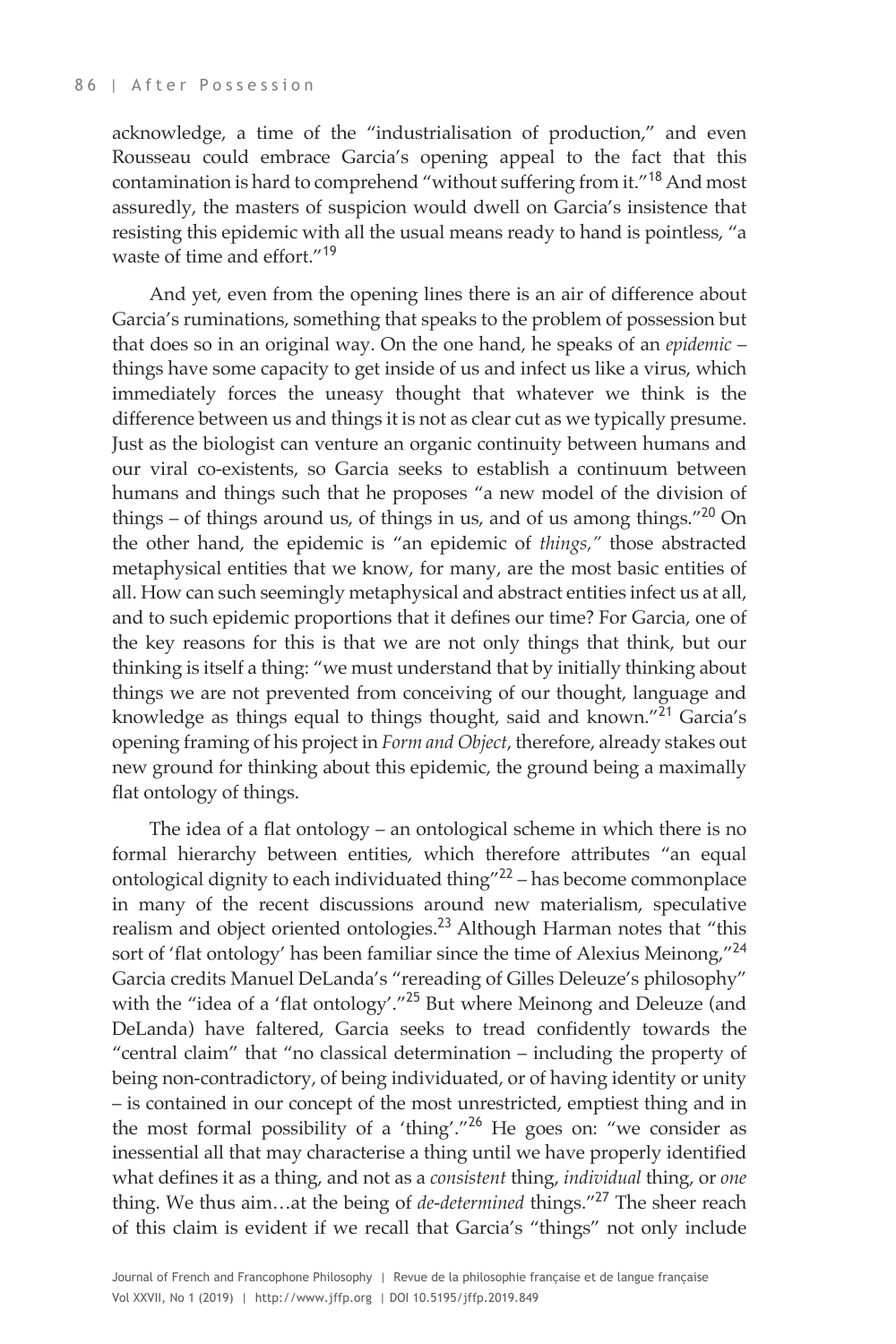those conventional things, the number of which is rising to epidemic proportions "in our time," but also that which is "thought, said and known." That the latter may not be consistent, individuated or "one" is a challenge for even the flattest of flat ontologies.

Cogburn has presented the most compelling account of just how flat Garcia's flat ontology really is when he considers it in the context of Harman's characterisation of speculative realism.<sup>28</sup> For Harman, speculative realists either reject the idea that "human-world" relations stand at the center of philosophy or the claim that all knowledge is finite and therefore unable to grasp reality in its own right.<sup>29</sup> He aligns himself with the former but not the latter. But as Cogburn argues, Garcia rejects both claims: the human-world relation is not at the center of philosophy and yet knowledge of things, "in their own right," is possible. As Cogburn demonstrates, however, "the price to pay" for holding both of these positions is "the cost of characterising reality as a contradictory whole," a position that brings Garcia close to that of Graham Priest and Paul Livingstone to the extent that these thinkers also give an account of the contradictory (Priest) or paradoxical (Livingstone) nature of the whole  $30$ 

For all that he is not alone in thinking reality as a contradictory or paradoxical whole; the strangeness of Garcia's project is evident: "to prove that it is possible to describe the non-trivial qualities of a world of things lacking all qualities. Once the possibility of such a flat world of de-determined things is accepted, we must still prove its necessity, or at least its utility."<sup>31</sup> As such, we should not let the flatness of Garcia's ontology of things distract us from its value in, one might say, a traditional sense. As noted above, Garcia clearly feels that there is "an epidemic of things" and he writes to convince people of this feeling; "the goal of this work is to bring those who do not yet share this feeling to admit it, and to propose to those who already admit it a way of ridding oneself of it."<sup>32</sup> And again: "This treatise is for those of us who love things, but who struggle in the face of their accumulation. It aims to put a thought to the test: a thought about things rather than a thought about our thought about things."<sup>33</sup> For all the strangeness of *Form and Object*, therefore, there is what I shall call a framing diagnostic-therapeutic dialectic organizing the discussion, albeit one that begins on the side of "that solitary something in each thing that can never be reduced to anything else"<sup>34</sup> rather than on the side of the ailing subject. Perhaps that "solitary something," once diagnosed, offers up a way of "ridding oneself" of the feeling that there is an "epidemic of things"; or, at least, that we can rid ourselves of the feeling that this epidemic will infect the whole of humanity? It is one of the startling, and most original aspects of his work, that Garcia addresses this diagnostic-therapeutic dialectic from the side of things, so to speak. The gamble is that a better, by which in this case is meant a *flatter*, account of things will stop the epidemic. Not only does *Form and Object* offer up a new account of realism, as Cogburn eloquently argues, $35$  it offers up a new way of responding to the seemingly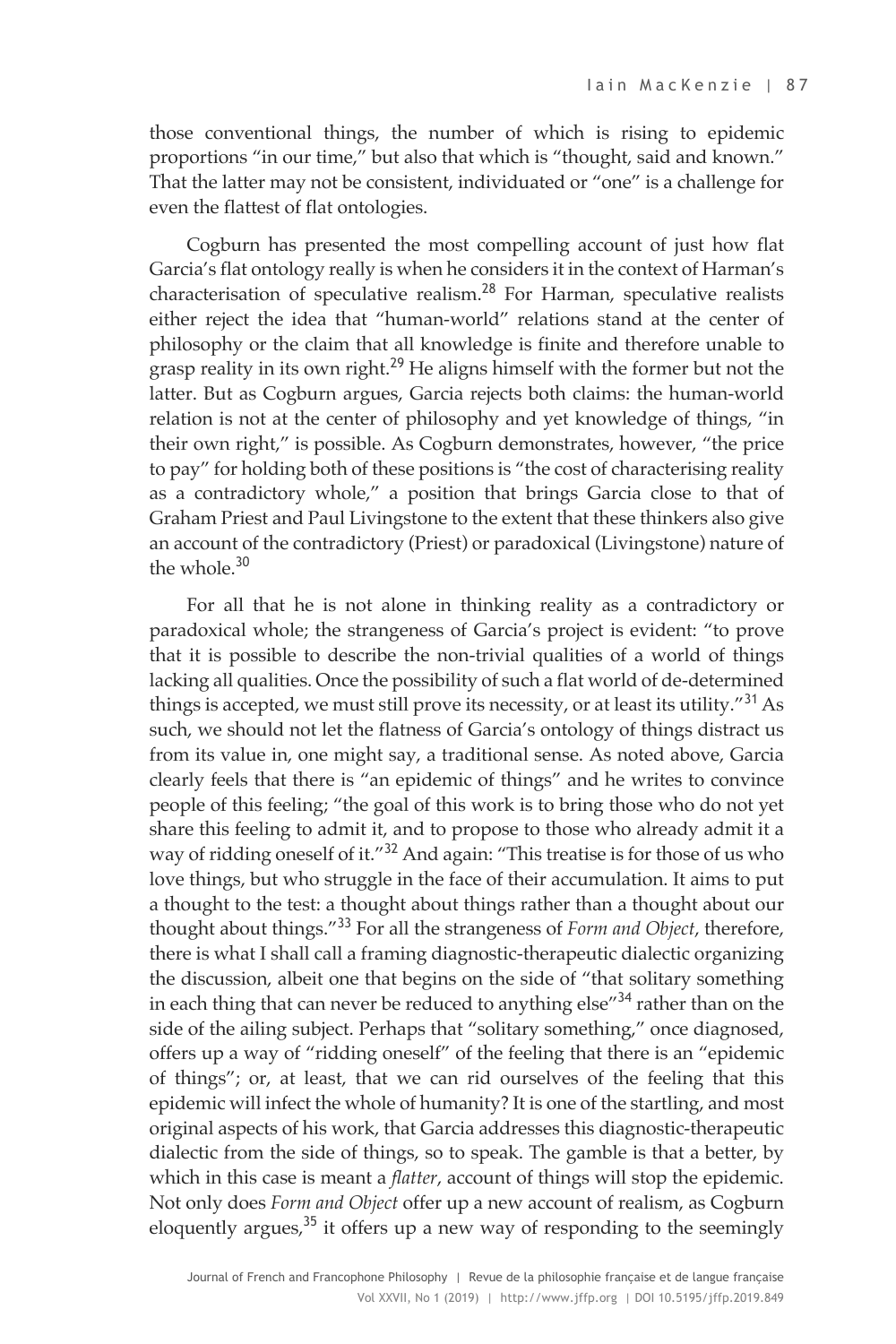unstoppable rise of things that characterizes capitalist modernity; new, because no one prior to Garcia has thought to address this issue from the side of the thing. But how does he do this and what is to be gained by such a counter-intuitive philosophical gesture? In order to answer these questions, we must grasp the problem at the heart of *Form and Object*.

### **The Compact: Garcia's Version of the Problem of Possession**

The self-avowed tasks of *Form and Object* are "a new model of the division of things"<sup>36</sup> and an "encyclopaedia and topography of the universe and objects."<sup>37</sup> The former is driven by the desire for a flat ontology, "in which any thing, *sensu stricto*, is equivalent to another thing"<sup>38</sup> and a formal system of the negative in order to provide the de-determined thing with its minimum definition: "a thing is nothing other than the difference between *that which is in this thing* and *that in which this thing is*."<sup>39</sup> Therefore, the formal section of the book is not a way of sorting things, of ordering or boxing things that we may then regain control over them; rather, it is a minimal ontology of the internally divided nature of things. The latter encyclopedic task is rather different. According to Garcia, "an object is a thing that matters within another thing"<sup>40</sup> and the task is to categorize and classify "the swarming universe" of objects with which we are more familiar: from the universe itself, through discussions of animals and humans, to culture, history and values and finally to the ages of life, and death. As he says, "the objective system is rich in content, in significations, in relations, in novelties, in accumulation, in choices, in disciplines, divided and multiplied in every direction, ad infinitum."<sup>41</sup> These two tasks – providing an account of a minimal, flat, ontology of things and a richly dimensional universe of objects – instill Garcia's project with the necessary tools for both the diagnosis of our "epidemic of things" and the therapeutic tools to consider what is at stake if we want to consider a life after possession.

Recalling that we humans are also things – that we are not only things that think but that our thought about things is also a thing – means that we too are internally divided, that we can only be defined, in a strict sense, as that difference between that which is in us and that in which we are. Moreover, as we are also objects in the sense that we are composed of things that matter in other things, so we can also be considered as members of the universe of objects that is "rich in content." But what is the critical import of these two claims? We have long since got used to the idea that human beings are divided within themselves and that in many respects our internal division is the result of our deep submersion within a world of things; at least to the extent that we have taken on board the insights of the philosophers of suspicion. What is innovative and controversial in Garcia's position, however, is twofold. First,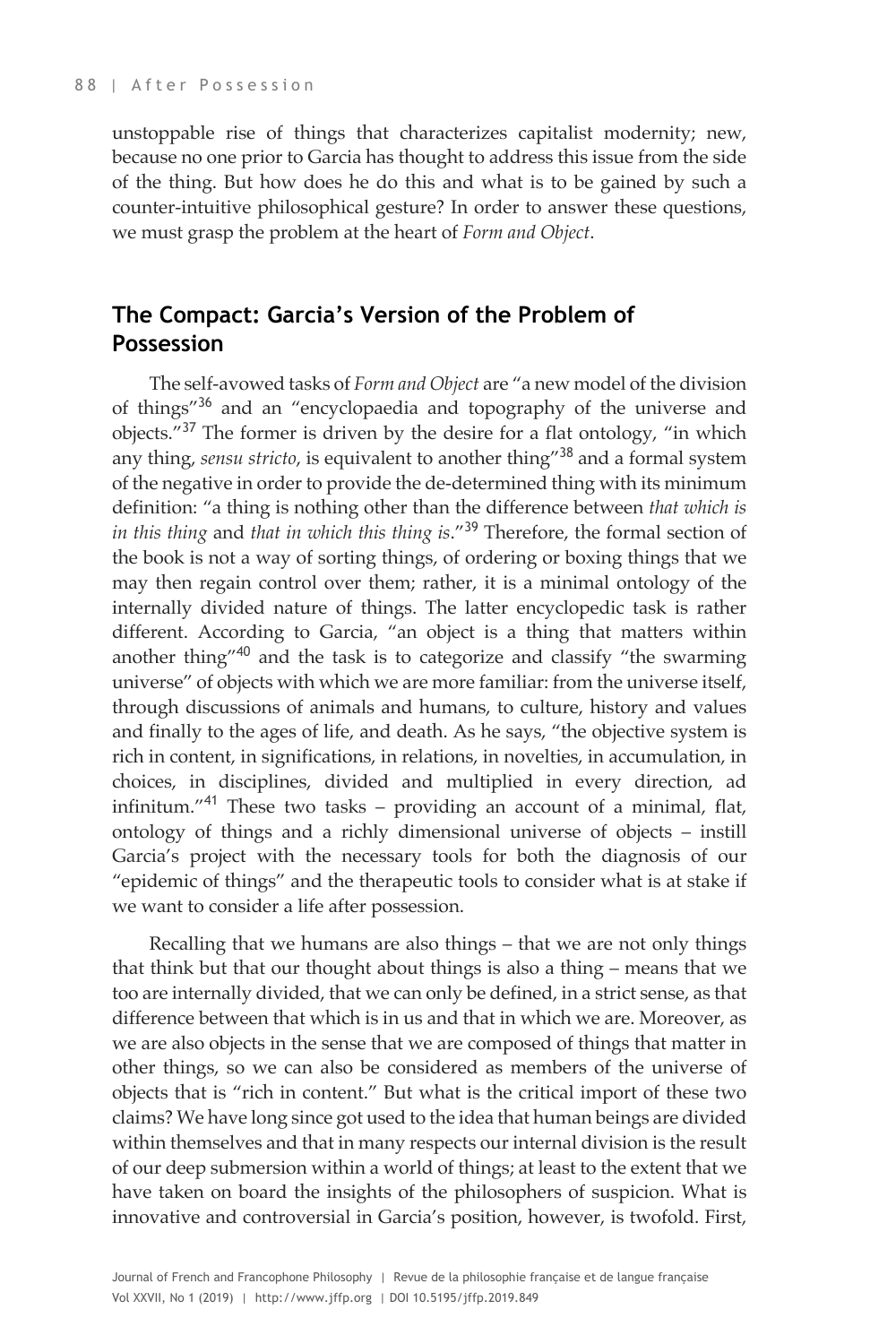that our "thingly" nature means that the epidemic of things can be diagnosed in a direct way; "the formal plane of thought enables us to cut short all epistemic, experiential, or enacted accumulation through simplicity."<sup>42</sup> Secondly, that there is no hope for the resolution of our submersion in the world of things that can be rooted in our subjective capacity to possess ourselves. Nothing in the richly textured universe of objects – things in things – can be found that will overcome the internally divided nature of things: be it, science, culture, spirit or philosophy itself. The universe of objects will not save us from the epidemic of things. According to Garcia, if we can and must consider ourselves to be things in order to avoid an ontological framework structured by unwarranted hierarchies and if things are defined by their lack of self-possession, then we can no longer be considered as beings capable of self-possession. The upshot is that any potential subjective resolution of the problem brought about by the epidemic of things can only be a chimera.

This chimerical search for resolution is given the name "compact" by Garcia. Unsurprisingly, given his division between a formal account of things and an encyclopaedic account of objects, there are two elements to his analyses of compactness. On the one hand, there is the claim that nothing can be compact "in itself." On the other hand, there is the claim that compactness exists but only as failure. The argument for the first claim is worth quoting at length:

> If something is in itself, it is because there is confusion between "that which is" and "that which it is," between "that which is in this thing" and "that in which this thing is": "self." We are left with two possibilities. Either a minimal difference exists between the self "which is in" and the self "in which it is," in which case there is not one self but two selves. Or no difference exists between the self which is in and the self in which it is, in which case there cannot be something, since something is defined simply as the difference of the "in" between *that which is in* and *that in which it is*.

> In the first case, two selves exist. In the second case, no selves exist. Something in "itself" either comprehends *two things*, or comprehends *no thing*. 43

In summary, what we think about a thing and what we think about our thought about the thing will either create a split self incapable of being a single compact self or it will create a sense of self that can not think the very thing we are trying to think about. There are echoes of Meillassoux's critique of correlationalism and Harman's account of object oriented philosophy in this argument, though the differences between these positions are every bit as important.<sup>44</sup> Meillassoux argues *through* the correlationist circle in order to reach a claim that is "after finitude" (we can know something about reality in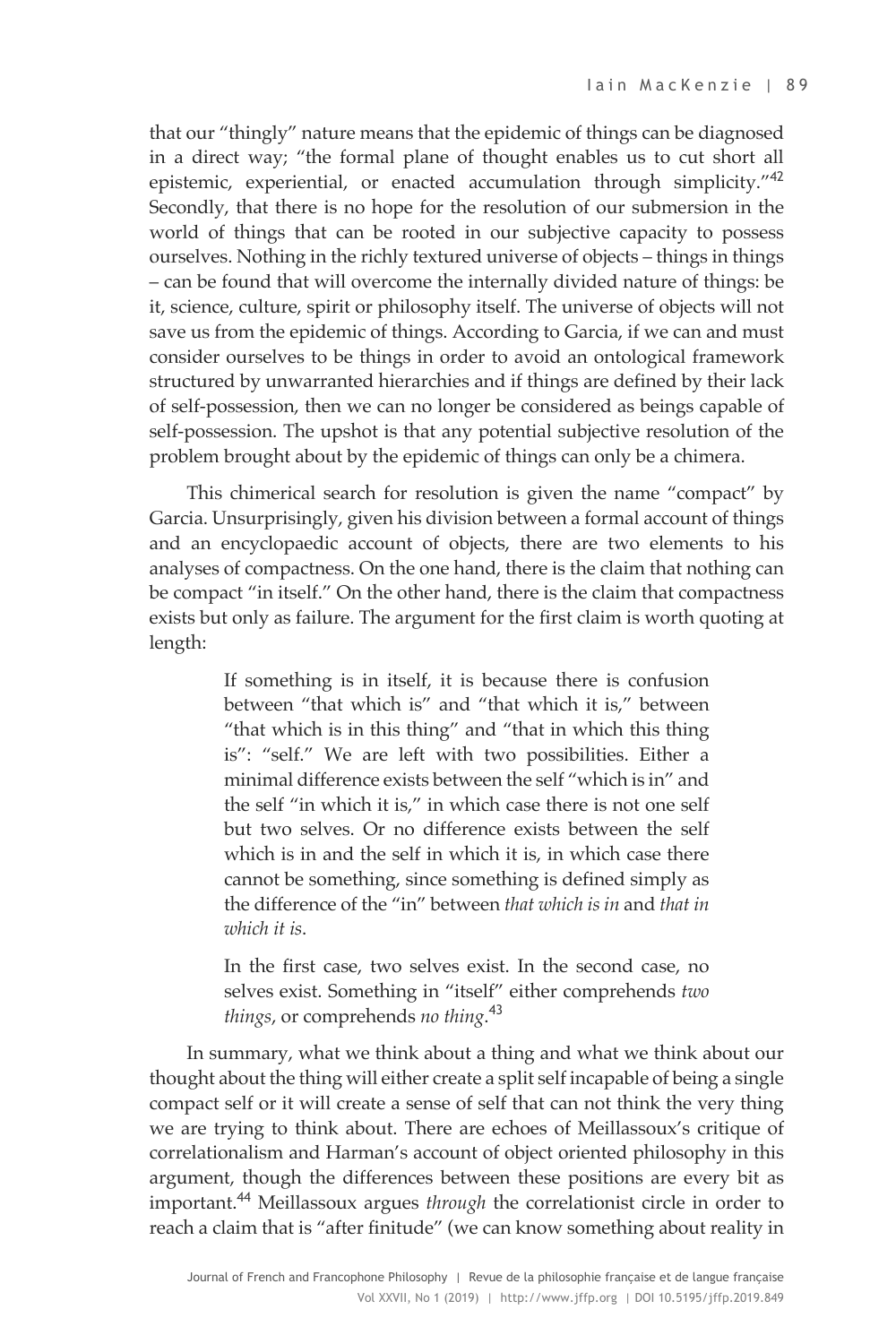its own right because we are the beings that think about these things).<sup>45</sup> Harman, in contrast, rejects the idea that we have to go through the correlation of thinking and being to access objects, but argues that what we come to know about objects will always be finite because "finitude is not just a local spectre haunting the human subject, but a structural feature of relations in general including non-human ones."<sup>46</sup> In contrast to both, Garcia does not think that we need to argue through the correlationist circle – at least we should take the chance of thinking that what is "thought, said and known" are themselves things – and that we can have unlimited access to the nature of things. Whereas Meillassoux's argument rests upon a positive, affirmative, rationalism and intellectualism, Garcia and Harman employ a rationalism of the negation, one in which the principle aim is that of de-determining objects. However, where Harman's is a form of negativity framed as constant withdrawal, Garcia's is a dialectical negation of a more open-ended nature. Hence Harman's objects are always withdrawing from themselves, even though they do in a sense exist in themselves, whereas Garcia's things are purely formal and in this sense do not exist in themselves at all. For Garcia, there is nothing, no thing, that has a compact nature.

As Cogburn notes, compactness is "perhaps the major antagonist in Garcia's text."<sup>47</sup> I suggest that we follow Garcia and drop the "perhaps": compactness, he says at the outset, "will be the adversary of our whole adventure of thought."<sup>48</sup> But why is this lack of equivocation important? The answer to this question provides a route back to the second aspect of Garcia's critique of compactness; that it exists but always fails. We can see how this works if we ask a simple question: how does Garcia claim to know that the formal model of things he proposes has any veracity? Situating Garcia's critique of compactness solely as a response to the idea of the "in itself" risks presenting it as simply dogmatic. However, there are key elements to Garcia's project that suggest it should not be read as the simple presentation of a dogmatic system. From the opening pages we are invited to put the book down if we want to consider the conditions of thought that engender our thinking about things: "whoever expects philosophy to teach them about knowledge, consciousness, or individual and collective subjectivity more broadly, must be forewarned: they may be disappointed."<sup>49</sup> The opening gambit, therefore, is to philosophise as if the Kantian epistemological turn had never happened. Garcia, however, goes on to develop this into a second claim; "our time is plagued by the metaphysics of access." $50$  None of the attempts to theorise "our methodological access to things"<sup>51</sup> get us any closer to thinking about the "thingly contamination of the present."<sup>52</sup> More particularly, these exercises in transcendental philosophy that define the post-Kantian philosophical milieu have, thirdly, hindered our attempts at understanding this contamination. If we are to understand how this contamination has taken place such that we are suffering from an epidemic of things then we must begin with a direct assault on the nature of things so that "we make no promises that we cannot keep."<sup>53</sup> All of which adds up to another reason why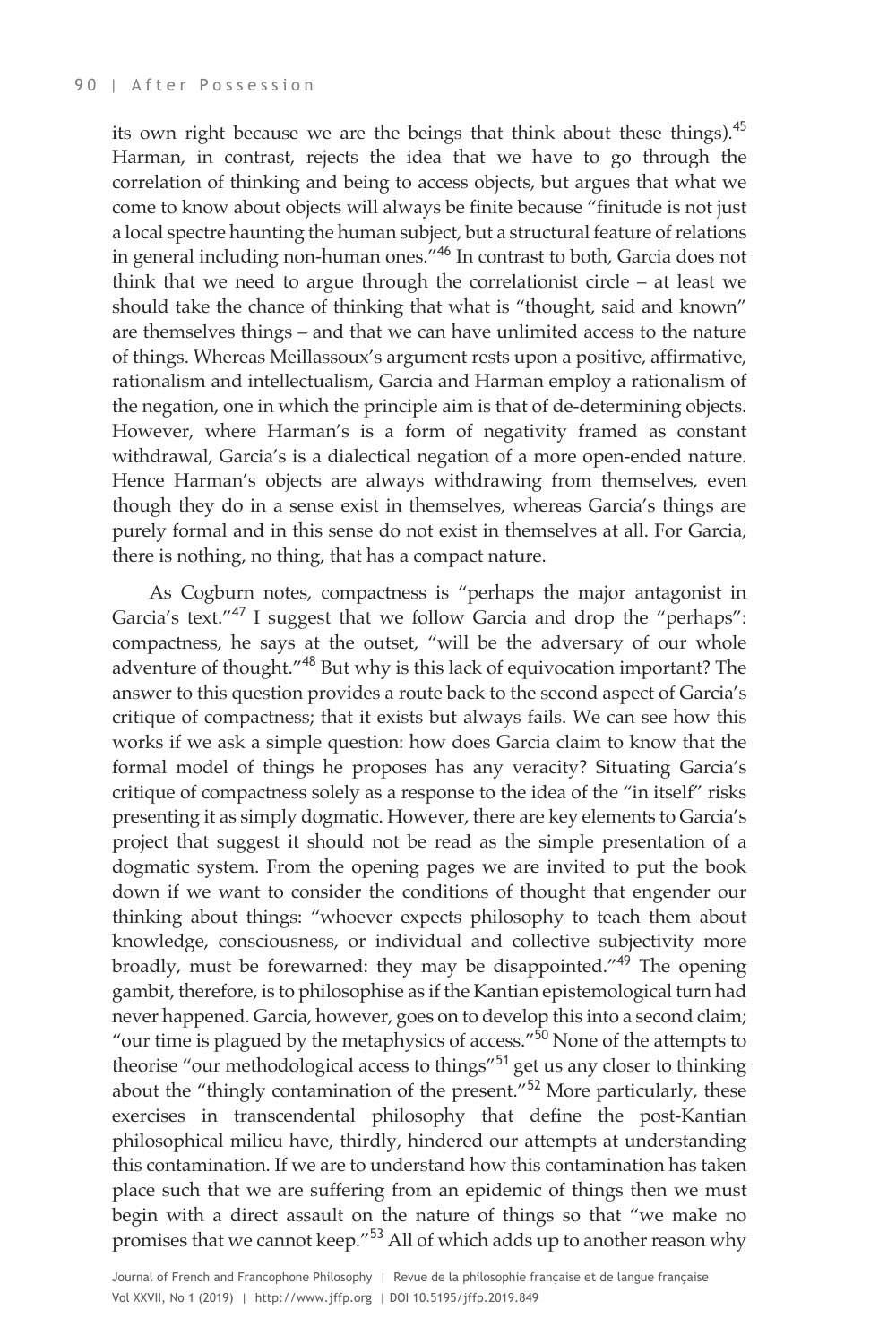compactness is so essential for Garcia; it provides a pragmatic response to the problem of veracity. The test of the truth or not of his minimal metaphysics of things will be the extent to which it is useful in overcoming our objective sense of being possessed by things. Challenging, as thoroughly as possible, the idea that any thing – traditional things, subjects and our thought about both – either is or may become compact in itself motivates the entirety of his response to the epidemic of things. That these attempts exist is undeniable, and yet for Garcia their existence is marked by failure; "compactness is the presence in the world of impossibility, its mode of possibility; failure. Nothing is impossible, but some thing (compactness) is possible if and only if it fails – and fails in the world."<sup>54</sup> Showing the failure of compact thinking is the main aim of the much longer second part of the book, the part that deals with the encyclopedia of objects. All of which is reason to think that Garcia's central philosophical claim – there is no thing in itself – is best read as a pragmatic and critical contribution to the problem of compactness, the idea that anything may possess itself, that defines modernity rather than as a direct riposte to Kant or as solely an intervention in the age-old debates between realism and idealism.

Having established this pragmatic and critical reading of compactness at the heart of his project, it then makes sense to claim that *Form and Object* is best approached as an anti-Rousseauean treatise. The real targets of the book are those who think that there is a manner of collective self-possession that will save us from the epidemic of things. As such, Garcia is both the heir to McPherson in that he accepts that no individual (thing or person) can be said to be truly self-possessed, while he is also a critic of McPherson to the extent that he questions the ideal of a form of social compact that can instantiate selfpossession at the level of the collective. Where the socialist McPherson found the roots of bourgeois liberalism in the possessive individualism of Hobbes, Harrington and Locke, Garcia finds the roots of all claims to self-possession, of Right and Left, in the presumption of the compact nature of things. The claim about the impossibility of compact things and the existence yet failure of compact objects functions as a critical perspective on both the possessive individualism so definitive of modernity – that we are what we possess – and also as a critical perspective that points to the necessary failure of all attempts to overcome neo-liberalism by appeal to our collective self-possession. Pitting the internal and interminable gap between *that which is in a thing* and *that which a thing is* against the social compact of Rousseau, Garcia constructs a perspective on the problem of possession that is highly original and compelling because it justifies its veracity pragmatically "for those of us who love things, but who struggle in the face of their accumulation."<sup>55</sup> Moreover, this pragmatism is on the side of things and objects rather than individuals and collectives and, to this extent, it offers a route out of the impasses that beset the masters of suspicion. But what is this route beyond our cultures of possession and consumption and what hope, if any, does it offer if we are drawn to the prospect, as Garcia is, of a life after possession?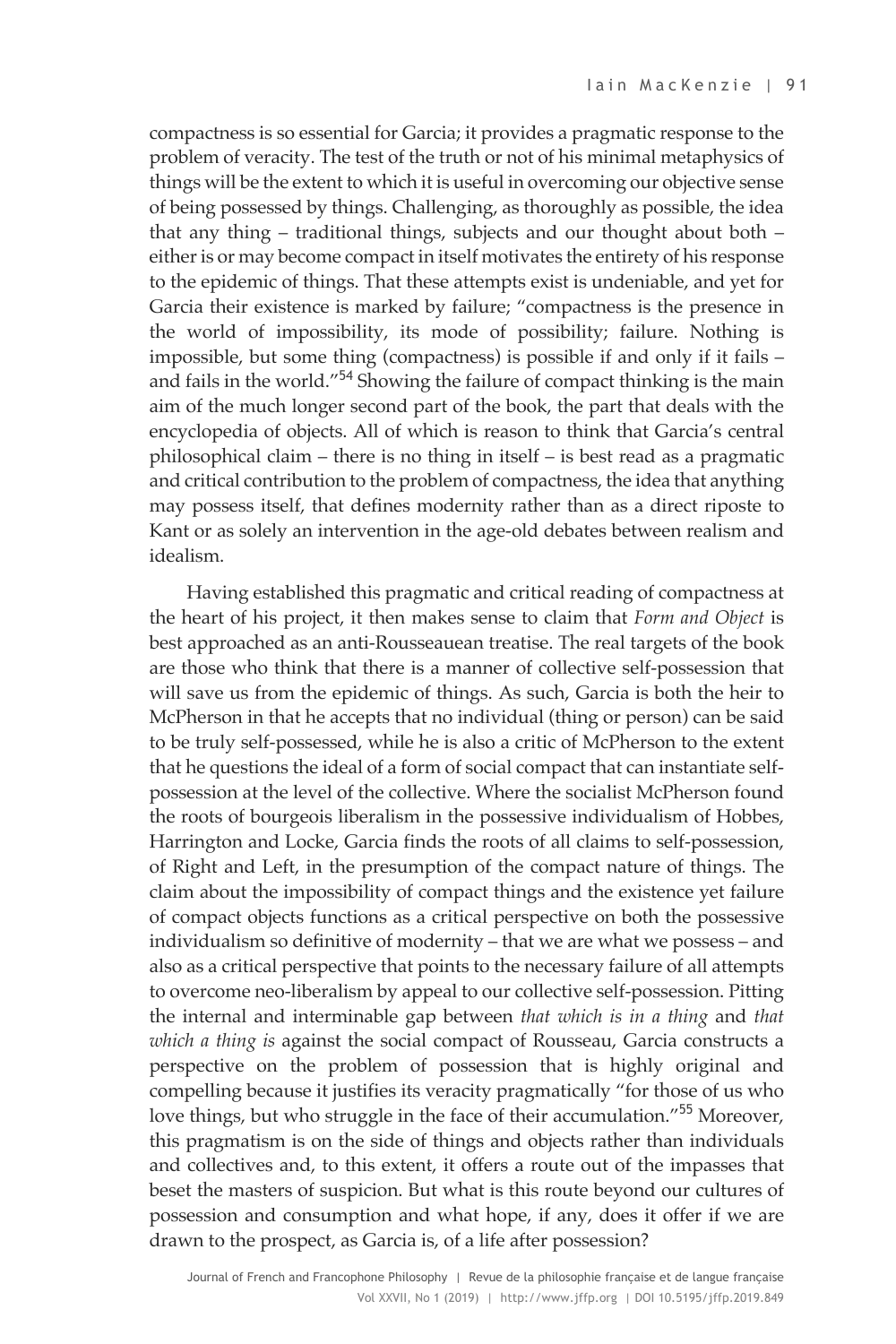#### **After Possession: The Problem, the Chance and the Price**

In making explicit the critique of possessiveness that guides Garcia's project, both as motivation and as pragmatic justification of his minimal metaphysics, I am claiming that it is better to situate *Form and Object* amongst the pantheon of modern critical theory than among the classics of "pure" metaphysics. While approaching the problem of possession from the side of the thing might seem to rule this out, to the extent that the critical tradition is usually defined by subjective reflexivity, it would be a mistake to introduce this arbitrary distinction if it blinded us to the force and contemporary relevance of Garcia's appeal to a life after possession.<sup>56</sup> It is interesting to note, in this regard, that Harman reports that in their first conversation together Garcia remarked that his philosophical apprenticeship was shaped by his adolescent engagement with the Frankfurt School.<sup>57</sup> For all that it is a text that Horkheimer and Adorno would barely recognise as critical theory, I have sought to make clear that the impact of this tradition is evident from the opening sentence of *Form and Object*: "our time is perhaps the time of an epidemic of things."<sup>58</sup> The critical interrogation of "our time" may then appear buried underneath the welter of metaphysical claims that define his approach to the thing, but for all that, it remains a text that makes its appeal to us, now, and that justifies its veracity in terms of how useful or not we find his critique of compactness, for us, now.

Indeed, we can now summarize the critical heart of *Form and Object*. For Garcia, there is nothing, no thing, that possesses itself (ourselves included) and, given this, all objects are collections of "things which matter in things" that may appear ordered in compact forms but that can, in fact, always be reordered differently because of their own internal division and the internal division within the things from which they are constituted. This is not only a critique of essentialism from the side of the thing rather than the subject, it is a critique of both liberal contracts and socialist compacts. Liberal contract theory rests upon the possessive individualism so astutely characterized and criticized by McPherson, and Garcia can be said to join McPherson in undermining the objective forms of politics that follow from this idea of compact individualism. Where Garcia's approach to these matters (that is, from the side of the thing) makes a difference is that he is also able to call into question the necessary appearance and failure of attempts to challenge possessive individualism in the name of a collective subject. In general, then, for all that it may seem to be as distant from such concerns as any book could be, Garcia's project is nonetheless a critique of all individualist claims to selfpossession (*that which is in a thing*) and of all collective claims to the intrinsic nature of relations (*that in which a thing is*) that underpin the hope of collective self-possession.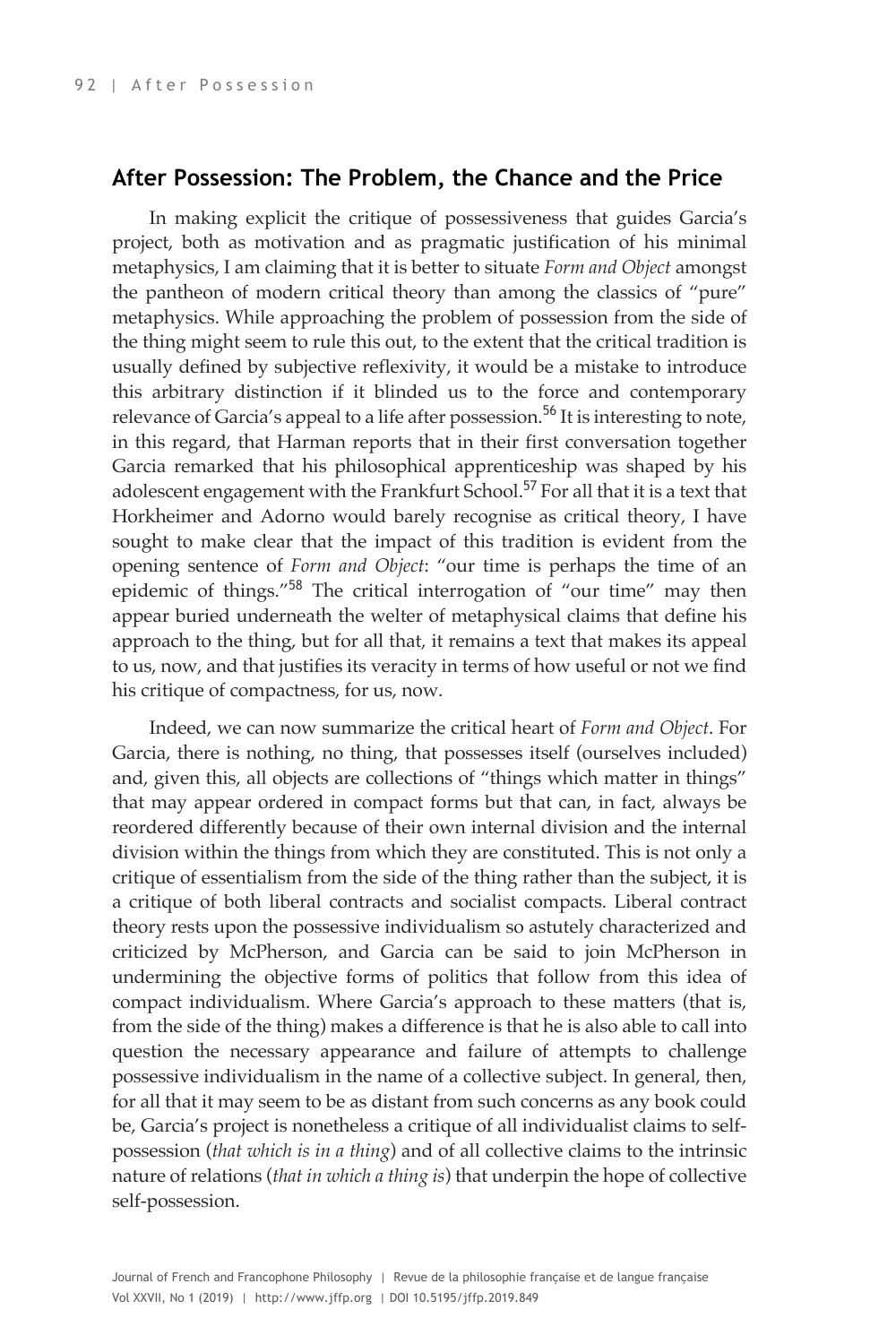There is, nonetheless, a problem in the critical apparatus that animates Garcia's project. As Livingstone puts it, "it is not clear how the overarching division between the formal world of things and the objective universe of objects itself is to be motivated…despite the detail and insight with which Garcia develops the internal characterisation of both domains, he says little about how the passage from one to the other is produced or traversed."<sup>59</sup> I have given one answer to this problem: Garcia's discussion is motivated by a strong, albeit heterodox, sense of critical intervention in the cultures of accumulation and possession that define our current age. Another response, which develops the first, is to recognize that all attempts to compact objects – such as the individual, collectives, cultures, spirit and so on – do appear to be present in our world but only to the extent that they fail because of the intrinsically uncompacted nature of things. In this sense, part II of *Form and Object* is methodologically prior to part I: there is no metaphysically proper way to move from things to objects, such that we can only de-substantialise objects in order to reach a maximally flat ontology of things. But Livingstone's point is rather more cutting. How do objects appear at all, if there are only dedetermined things in our metaphysics of the world? I agree with Livingstone when he says that there is no clear account of this given by Garcia. Where I would add a different slant to Livingstone's problem is that this may not matter. To back up this claim, however, is to move *Form and Object* away from an interpretive framework that treats it solely as a metaphysical treatise that must build its claims from the bottom-up, so to speak. It is more in keeping with his project to treat Garcia as aligned to Badiou's subtractive metaontology: our ontological claims are only to be derived by *subtracting* all that is inessential from what is, in this case the objects of the world. $60$ Moreover, this interpretive move can also bring us to the final insight that can be garnered from Garcia's text: the chance and price to pay of living after possession.

Methodologically speaking, Garcia must assume that objects are simply present and that their presence in the universe can change. In a claim that puts him within and yet decisively at odds with the process philosophies of, for example, Whitehead and Deleuze, Garcia attributes such change in objects to events.<sup>61</sup> The sense in which he joins the tradition of process philosophy is simply this: he treats the changes within objects as events that give us no reason to rest content with their apparent permanence; or compactness, in Garcia's terminology. Where he pits himself directly against such process philosophies is in how he treats events. Whereas process philosophies treat events as the condition of emergence for that which we encounter in our everyday world, Garcia is suspicious of such claims because he argues that such approaches can only lead to both a multiplication of emergent things and a reduction of those things to one, compact, notion of the event. His task, in contrast, is to retain a minimal account of things that does not lead to their rapid multiplication but that also avoids their reduction into a mystical sense of the event. Now that his notion of the event is brought into view, initially at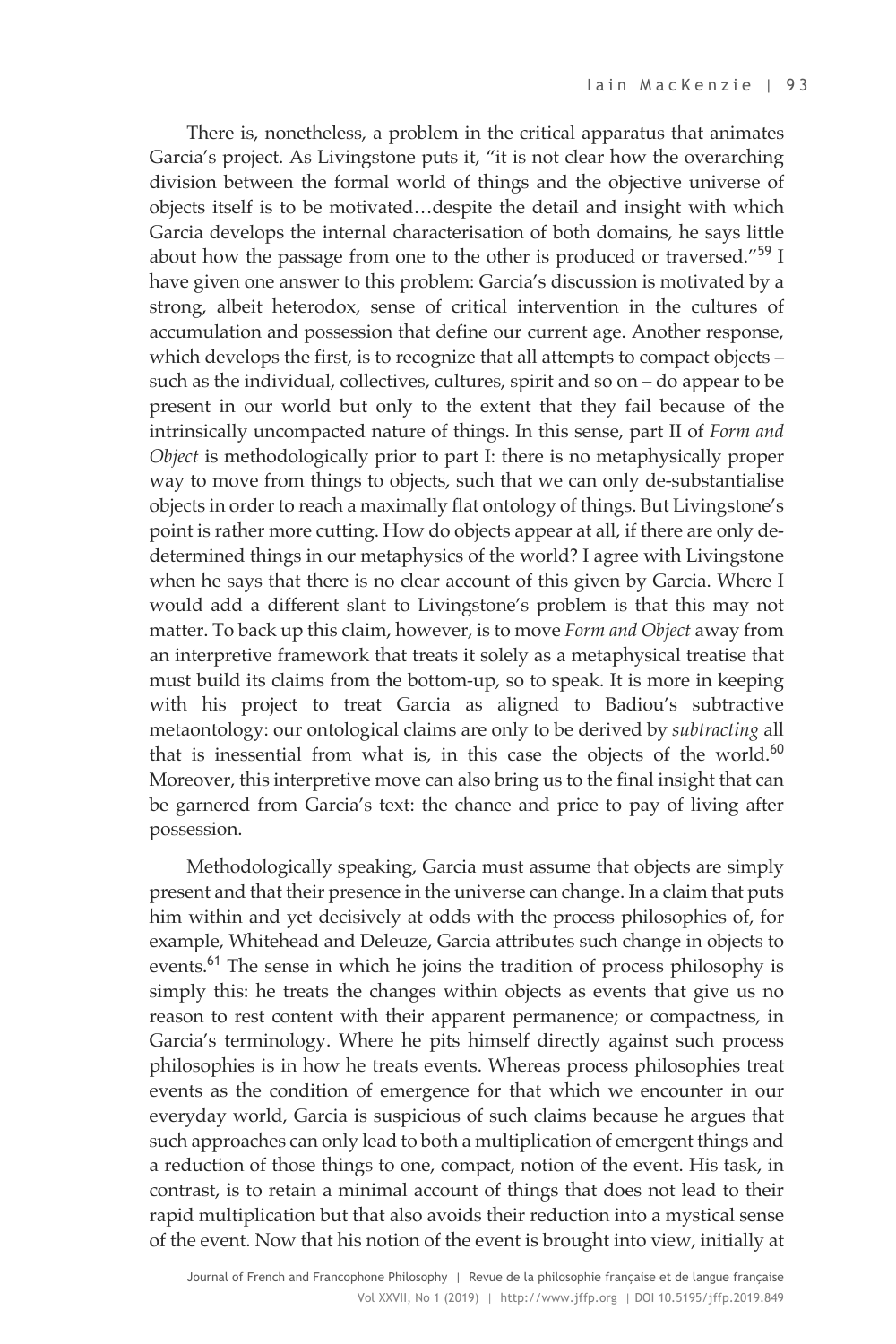least, we can see the critical purchase of his minimal ontology: "every ontology that privileges events over objects and things, or objects rather than things and events, or things to the detriment of objects and events, is groundless and systematically leads to compactness."<sup>62</sup>

His approach to avoiding ontologies that lead to compactness is to treat events as intensive variations in the presence of objects. Intensification, for Garcia, is the moment when the difference between what an object contains and that which contains them is changed. Such intensification occurs when objects "comprehend" each other. Comprehension is a technical term for Garcia that is defined as the sense objects make of each other. As such, objects are intensified at the moment of their comprehension, when they make sense of each other. There are philosophical conundrums that follow from this account of comprehension and intensification. $^{63}$  For our purposes, though, the main point from a critical perspective is that such intensification is the moment of extended differentiation between that which is in a thing and that in which a thing is. It is, in short, the pulling apart of that which appears compact in order to expose its internal differences such that they can be reconstituted in new ways. Comprehension as a moment of intensification, therefore, is the critical motif that articulates Garcia's subtractive method without instantiating what he would see as a mystical privileging of thing, object or event. It is for this reason that we can say his analysis is more than an extension of the idea that notions of self-possession are socially constructed. For all that the reading of *Form and Object* developed above situates the book within a critical tradition, it is equally clear that there is no scope within Garcia's system for an appeal to "social construction" as this would require a claim about the compact nature of the social that is anathema to his position. It would be more in keeping with his approach to objects to claim that the outcome of his challenge to possessiveness leads toward the idea that all objects (individuals and collectives) exist within and between "overlapping and contradictory classes."<sup>64</sup> However, in itself this claim does not fully express the critical dimension of his appeal to comprehension as a moment of intensification. Comprehension of our contradictory existence requires actively reconstituting the classes to which we belong. But to what end?

Garcia's critical response to the epidemic of things can now be articulated in terms of its purpose: all objects, ourselves included, can become more of what they are by intensifying the difference that makes them what they are – that is, the difference between what they contain and what they are contained within. This intensification, we can now say on the basis of situating Garcia's argument within the modern tradition of the critique of self-possession, is the task of living a life without self-possession, or living a life after possession. There is a strong existentialist twist to this conclusion: "objective accumulation is our condition. We experience existential suffocation from it, but it also forms an opening allowing us to take in the world amidst objects."<sup>65</sup>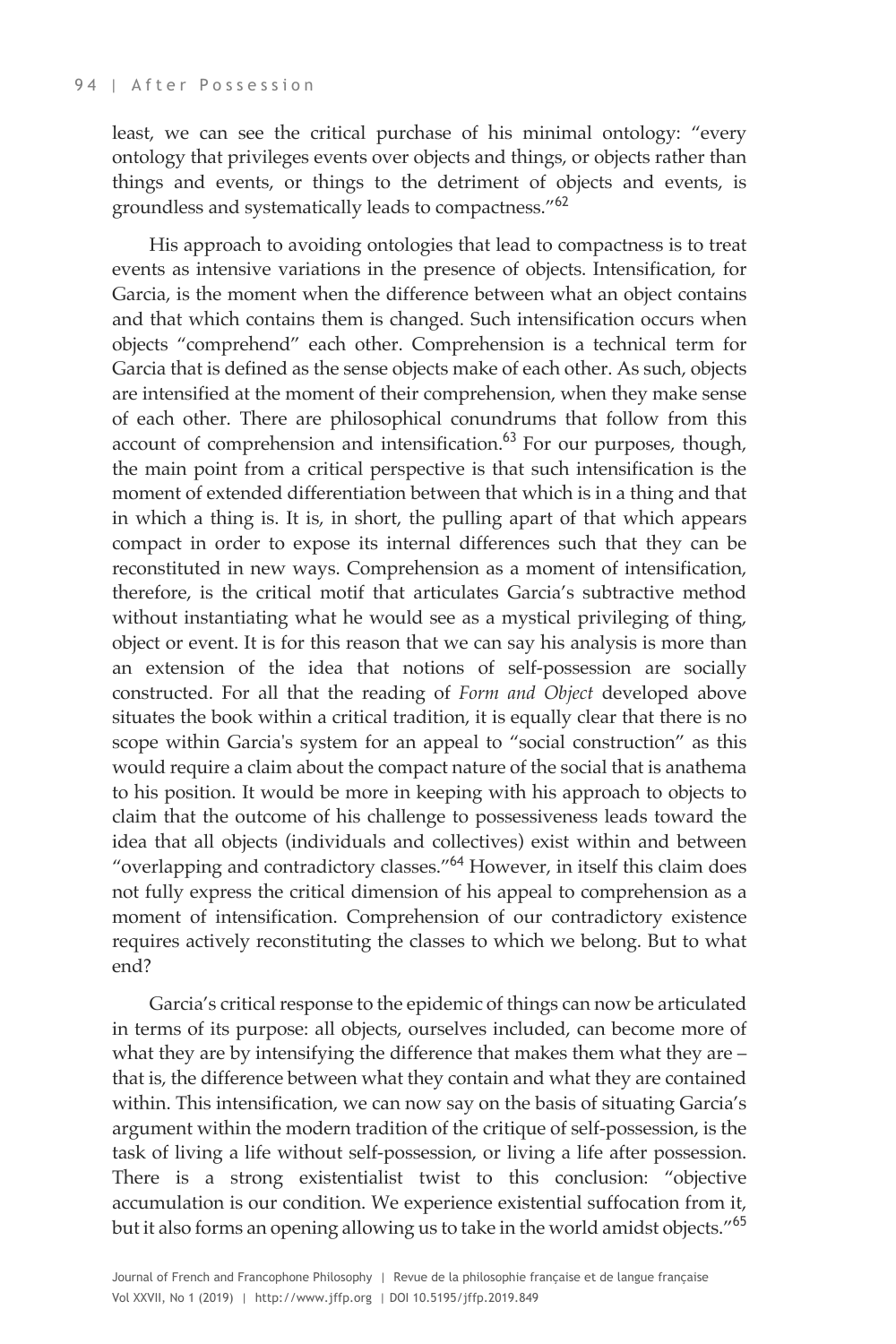In ridding ourselves of the objective determinations of who we are, we are able to constitute our life in ways that avoid the dangers of compactness. In contrast to the existentialist, however, this life will never be authentic in the sense that might reintroduce a concern about a compact notion of identity, at either the individual or collective level. Garcia, we might say, is an existentialist of the internally divided thing. The intensive life requires resisting the idea that we are already self-possessed individuals and resisting the idea that we are individuals defined by our collective existence, thereby resisting any over-arching collective definition of who we are as collectively possessed beings. It is a call for a life of contradiction, of paradoxes, and a call to resist every objective attempt to remove these paradoxes. The price to pay for living after possession is the tragedy of never being able to reconcile oneself with oneself – but maybe it is a price worth paying given the disastrous effects of living under cultural, economic and political regimes based on the unsustainable idea of our ability to possess ourselves. A life after possession may be worth the price of it being a paradoxical and contradictory life.

<sup>1</sup> C. B. MacPherson, *The Political Theory of Possessive Individualism: Hobbes to Locke* (Oxford: Oxford University Press, 1962).

 $\overline{a}$ 

 $<sup>2</sup>$  Joseph H. Carens, "Possessive Individualism and Democratic Theory: Macpherson's</sup> Legacy," in Joseph H. Carens (ed.) *Democracy and Possessive Individualism: the intellectual legacy of C. B. Macpherson* (Albany: SUNY Press, 1993), 1-18.

<sup>3</sup> Paul Ricoeur, *Freud and Philosophy: An Essay on Interpretation* (New Haven: Yale University Press, 1970).

 $4$  Admittedly, Macpherson's developed political theory is a more nuanced blend of the idealism of T. H. Green with the socialist theory that drives *The Political Theory of Possessive Individualism*. For a sympathetic account of his developed political philosophy and the role individualism plays within it see, Peter Lindsay, *Creative Individualism: The Democratic Vision of C. B. Macpherson (*Albany: SUNY Press, 1996). Virginia Held, "Freedom and Feminism" in Carens (ed) *Democracy and Possessive Individualism*, 137–154, makes a good case in support of the idea that neither Macpherson's diagnoses of possessive individualism nor his prescription for its cure sufficiently interrogate his own individualist foundations.

<sup>5</sup> Frank Trentmann, *Empire of Things: How We Became a World of Consumers, from the Fifteenth Century to the Twenty-first* (London: Allen Lane, 2016).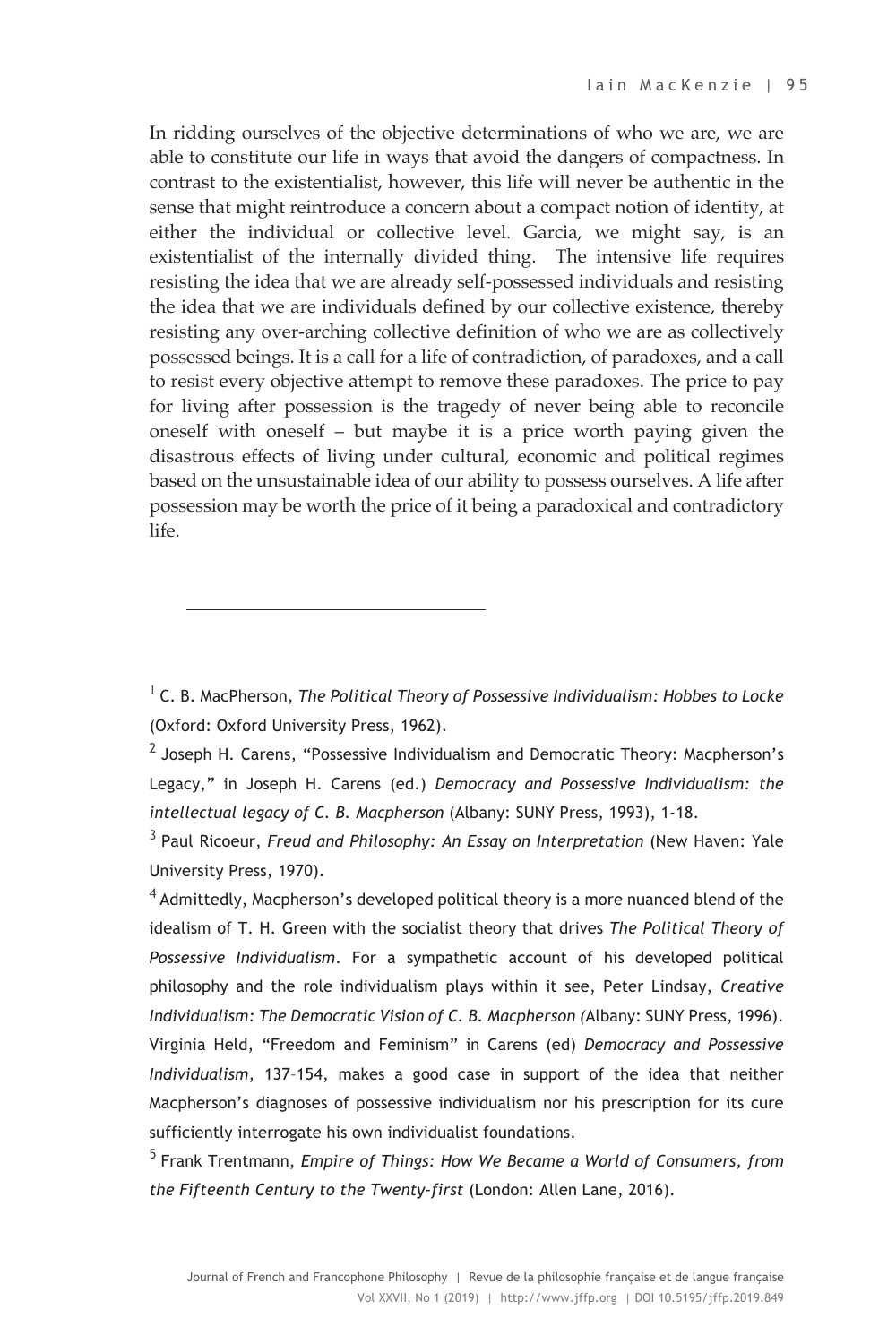<sup>6</sup> Tristan Garcia, *Form and Object: A Treatise on Things*, trans. Mark Allan Ohm and Jon Cogburn (Edinburgh: Edinburgh University Press, 2014).

<sup>7</sup> Chiefly, I have in mind Graham Harman's "Object Oriented France: The Philosophy of Tristan Garcia," *Continent*, vol. 5, No. 1, 2012, 6-21. While it provides an excellent summary of *Form and Object*, Harman's overview does little to situate the text as a commentary on "the epidemic of things" and therefore reduces the critical force of Garcia's text. A similar problem animates Nathan Brown's otherwise thorough review; Nathan Brown, "Speculation at the Crossroads," *Radical Philosophy*, 188, Nov/Dec 2014, 47-50.

<sup>8</sup> Jon Cogburn, *Garcian Meditations: The Dialectics of Persistence in Form and Object* (Edinburgh: Edinburgh University Press, 2017). He attributes the "necessity" of such an approach in "contexts such as this" to Robert Brandom, *Reason in Philosophy: Animating Ideas* (Cambridge, MA: Harvard University Press, 2013).

 $9$  This pen and ink drawing is part of the Royal Collection (RCIN 912698) and can be viewed at: https://www.royalcollection.org.uk/collection/912698/a-cloudburst-ofmaterial-possessions (last accessed 31/05/17).

 $10$  For a good account of what was at stake in Savonarola's "bonfire of the vanities" see Paul Strathern, *Death in Florence: The Medici, Savonarola and the Battle for the Soul of Man* (London: Vintage, 2012).

<sup>11</sup> John Locke, *Two Treatises of Government*, ed. Peter Laslett (Cambridge: Cambridge University Press, 1960). For a contemporary version of Locke's argument for individual self-possession, see Robert Nozick, *Anarchy, State and Utopia* (Oxford: Basil Blackwell, 1974).

 $12$  It is well known that the immediate context of Locke's famous argument is as a response to Filmer's *reductio ad absurdum* argument about consent based accounts of legitimate private property relations. See, for example, Judith Richards, Lotte Mulligan and John K. Graham, "'Property' and 'People': Political Usages of Locke and Some Contemporaries," *Journal of the History of Ideas*, vol. 42, No. 1 (1981) : 29-51. In the context of this discussion, it is claimed that Locke's argument for selfpossession is a key part of a constructed "Whig history" of dialectical debate; that is, not one of which he was aware of being a part.

 $13$  Jean-Jacques Rousseau, "Discourse on the Origin and Foundations of Inequality Among Mankind," in Susan Dunn (ed.) *The Social Contract and The First and Second Discourses* (New Haven, Yale University Press, 2002).

<sup>14</sup> "The Social Compact" is the title of Book 1, Section VI, of The Social Contract in the translation by G. D. H. Cole; *The Social Contract and Discourses* (London: J. M. Dent and Sons, 1973). The term "social compact" is used in order to highlight the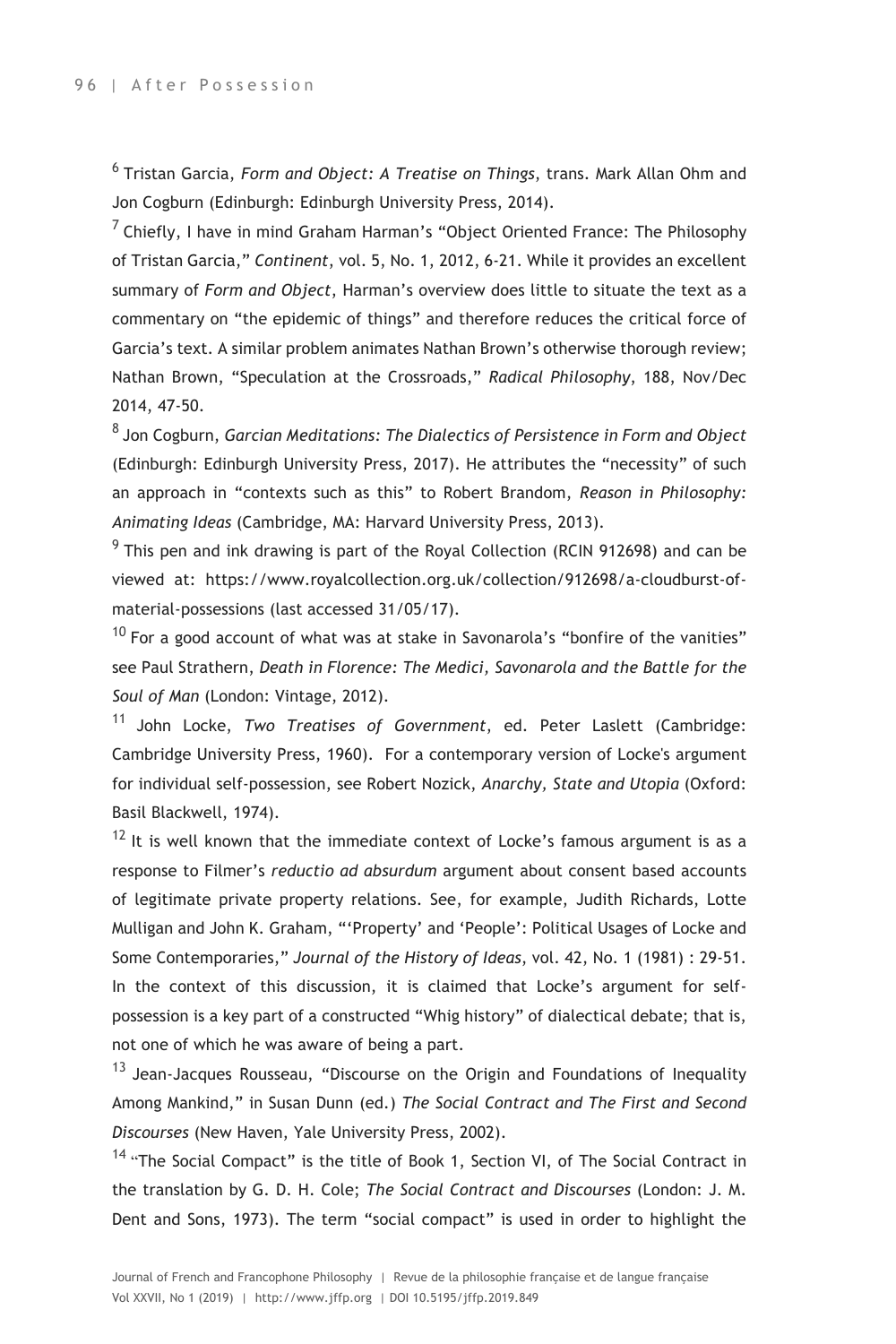connection to be drawn between Rousseau's concerns and those of Garcia. This phrase is sometimes translated as simply "social pact" but the meaning is the same.

<sup>15</sup> Ricoeur, *Freud and Philosophy*. For an insightful discussion of Ricoeur's "hermenutics of suspicion" see Alison Scott-Baumann, *Ricoeur and the Hermeneutics of Suspicion* (London: Continuum, 2009).

<sup>16</sup> Garcia, *Form and Object*, 1.

<sup>17</sup> Garcia, *Form and Object*, 1.

<sup>18</sup> Garcia, *Form and Object*, 1.

<sup>19</sup> Garcia, *Form and Object*, 1.

<sup>20</sup> Garcia, *Form and Object*, 2.

<sup>21</sup> Garcia, *Form and Object*, 3-4.

<sup>22</sup> Garcia, *Form and Object*, 4.

<sup>23</sup> For a good discussion see, Levi Bryant's, *The Democracy of Objects* (Ann Arbor: Open Humanities Press, 2011) in which he usefully characterises various approaches to flat ontology as those that reject "the existence of sovereign entities that condition all other entities without themselves being conditions," 94.

<sup>24</sup> Graham Harman, "Series Editor's Preface" in Tristan Garcia, *Form and Object*, xxiiixv, xxiv. See Cogburn, *Garcian Meditations*, 36-7, note 1, for an excellent summary of Garcia's position vis-à-vis Meinong.

<sup>25</sup> Garcia, *Form and Object*, 4.

<sup>26</sup> Garcia, *Form and Object*, 5.

<sup>27</sup> Garcia, *Form and Object*, 5.

<sup>28</sup> Gogburn, *Garcian Meditations*, 21-30.

<sup>29</sup> Graham Harman, *Quentin Meillassoux: Philosophy in the Making*, 2nd Edition (Edinburgh: Edinburgh University Press, 2015), 4.

30 That said, Cogburn is clear that differences remain between these thinkers; see, for example, his note on the difference between "things" in Garcia and "gluons" in Priest: Cogburn, *Garcian Meditations*, 152, note 10. Livingstone has written a sympathetic yet critical review of *Form and Object* that details some of his principal concerns: Paul Livingstone, "Formal Ontology and the Flat World: A Review of Tristan Garcia's Form and Object," *Continental Philosophy Review* 49 (2016): 545-553.

<sup>31</sup> Garcia, *Form and Object*, 5.

<sup>32</sup> Garcia, *Form and Object*, 1.

<sup>33</sup> Garcia, *Form and Object*, 2.

<sup>34</sup> Garcia, *Form and Object*, 8.

<sup>35</sup> Cogburn, *Garcian Meditations*.

<sup>36</sup> Garcia, *Form and Object*, 2.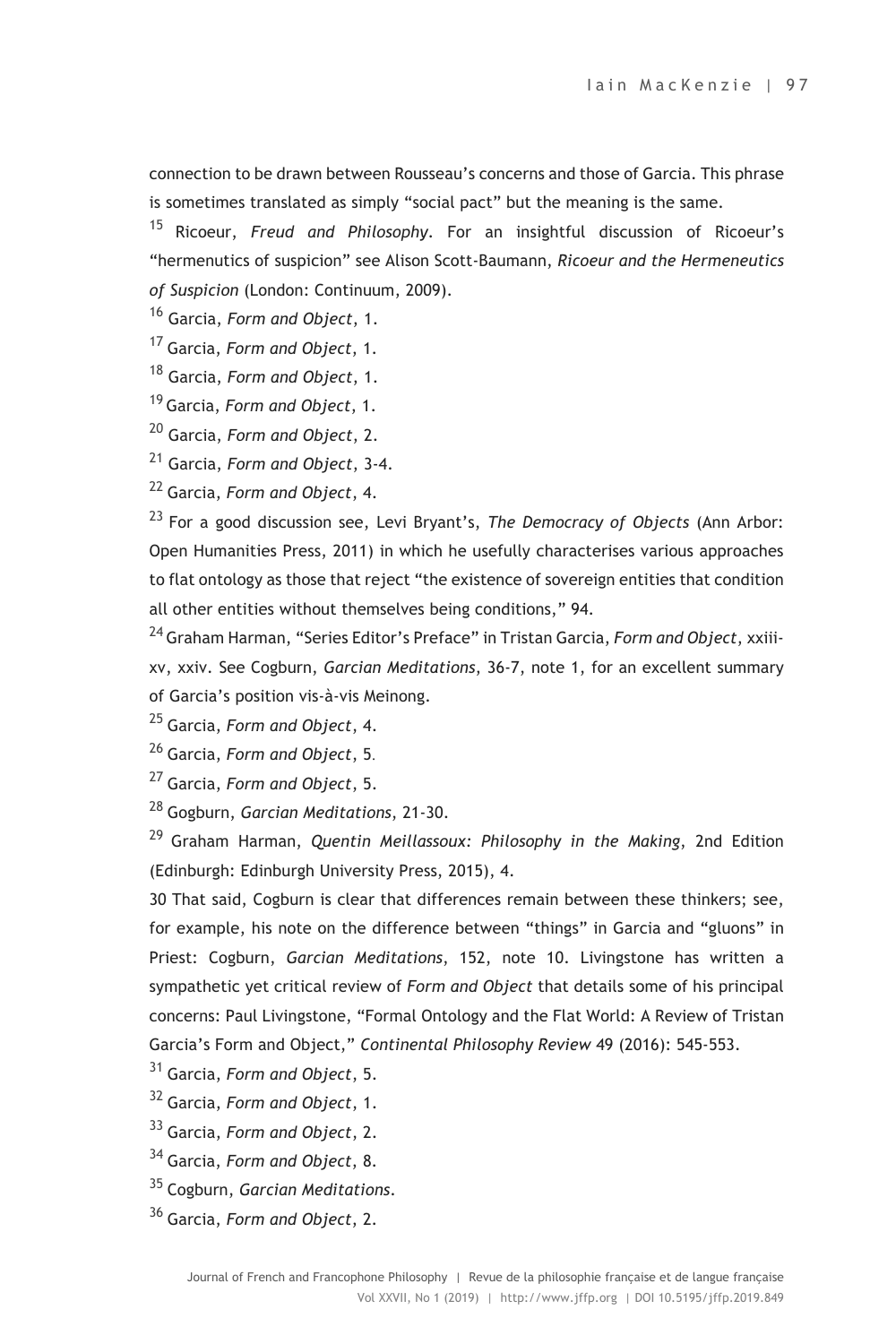<sup>37</sup> Garcia, *Form and Object*, 6.

<sup>38</sup> Garcia, *Form and Object*, 5.

<sup>39</sup> Garcia, *Form and Object*, 13.

<sup>40</sup> Garcia, *Form and Object*, 146.

<sup>41</sup> Garcia, *Form and Object*, 152.

<sup>42</sup> Garcia, *Form and Object*, 6.

<sup>43</sup> Garcia, *Form and Object*, 63.

<sup>44</sup> See, for example, Quentin Meillassoux, *After Finitude: An Essay on the Necessity of Contingency* (London: Continuum, 2009) and Graham Harman, *Object-Oriented Ontology: A New Theory of Everything* (London: Pelican Books, 2018).

<sup>45</sup> Meillassoux, *After Finitude*.

<sup>46</sup> Harman, *Quentin Meillassoux*, 4.

<sup>47</sup> Cogburn, *Garcian Meditations*, 111.

<sup>48</sup> Garcia, *Form and Object*, 14.

<sup>49</sup> Garcia, *Form and Object*, 2.

<sup>50</sup> Garcia, *Form and Object*, 3.

- <sup>51</sup> Garcia, *Form and Object*, 3.
- <sup>52</sup> Garcia, *Form and Object*, 1.
- <sup>53</sup> Garcia, *Form and Object*, 4.

<sup>54</sup> Garcia, *Form and Object*, 69.

<sup>55</sup> Garcia, *Form and Object*, 2.

 $56$  I note here that I am offering up what may appear to be a vague notion of the critical tradition as that which is simply engaged with current concerns. However, it is not my intention to deflate the idea of critique to that extent, but rather to suspend the presumption that critically oriented work must be defined by the exploration of the conditions of subjectivity, as usually conceived. Such suspension, moreover, is part of the post-Kantian tradition. And, finally, approaching Garcia in this way is legitimated to the extent that he conceives of the "traditional" subject in objective terms and then enquires into its conditions. Cogburn's "Introduction" makes a good case for including Garcia within a heterodox lineage of transcendental reflection that supports the idea that we should not rush to preclude him from the critical tradition as currently conceived: *Garcian Meditations*, 1-9.

- <sup>57</sup> Harman, "Object Oriented France," 7.
- <sup>58</sup> Garcia, *Form and Object*, 1.
- <sup>59</sup> Livingstone, "Formal Ontology and the Flat World," 549.
- <sup>60</sup> Alain Badiou, *Being and Event* (London: Bloomsbury, 2013).